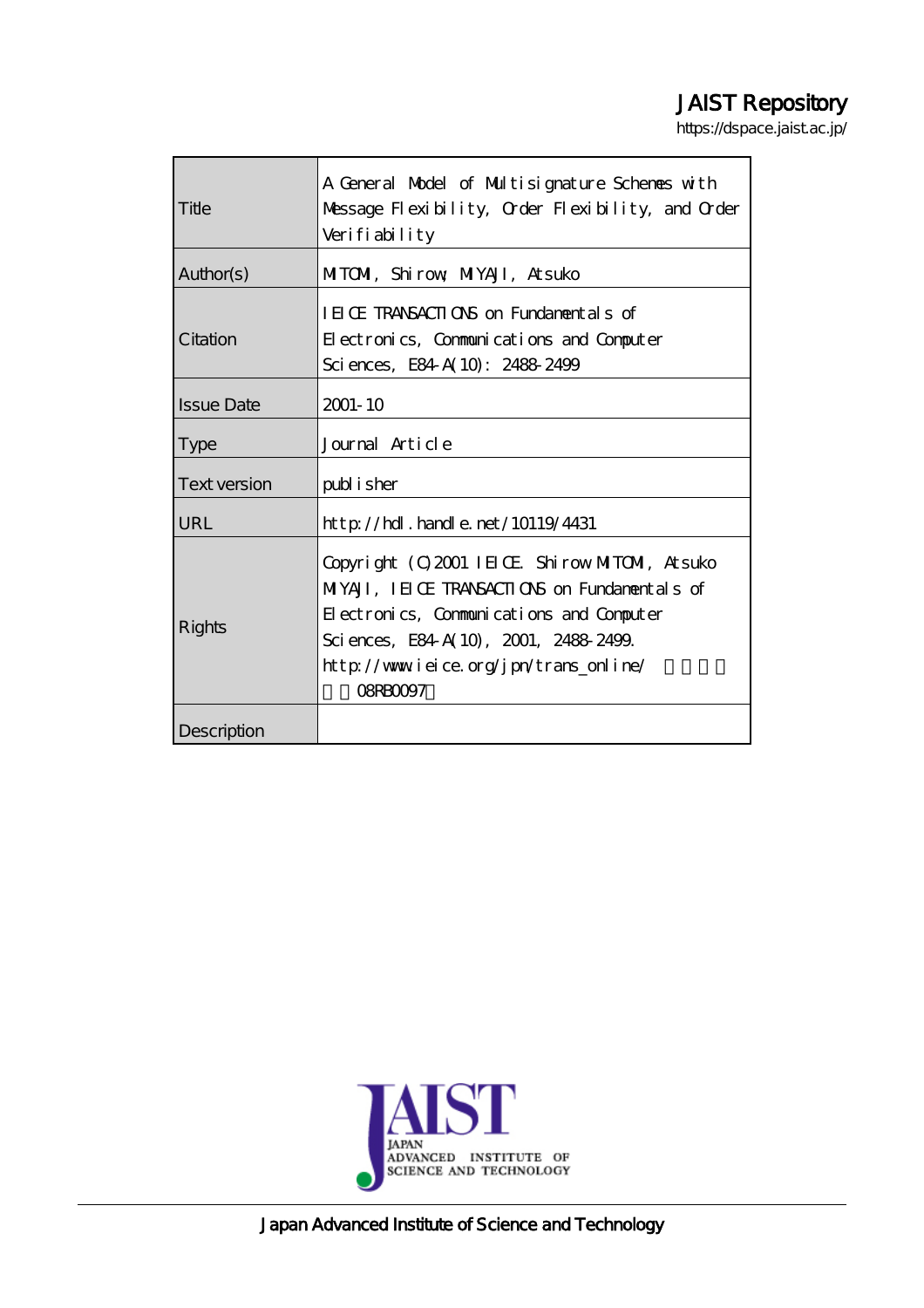PAPER Special Section on Information Theory and Its Applications

# **A General Model of Multisignature Schemes with Message Flexibility, Order Flexibility, and Order Verifiability***∗∗*

**Shirow MITOMI**†∗**,** *Nonmember and* **Atsuko MIYAJI**†a)**,** *Regular Member*

**SUMMARY** Multisignature scheme realizes that plural users generate the signature on a message, and that the signature is verified. Various studies on multisignature have been proposed [2], [6], [11], [15], [18]. They are classified into two types: RSA [13]-based multisignature [6], [11], and discrete logarithm problem (DLP) based multisignature [2], [15], [18], all of which assume that a message is fixed beforehand. In a sense, these schemes do not have a feature of message flexibility. Furthermore all schemes which satisfy with order verifiability designate order of signers beforehand [2], [18]. Therefore these protocols have a feature of order verifiability but not order flexibility. For a practical purpose of circulating messages soundly through Internet, a multisignature scheme with message flexibility, order flexibility and order verifiability should be required. However, unfortunately, all previous multisignature do not realize these features. In this paper, we propose a general model of multisignature schemes with flexibility and verifiability. We also present two practical schemes based on DLP based message recover signature [10] and RSA signature [6], respectively.

*key words:* multisignature scheme, DLP-based signature, RSA signature, message recovery signature

#### **1. Introduction**

In proportion as the spread of personal computers and network, messages like documents, data, software, etc., have been circulated through Internet. In such environment, an entity sends/forwards an original message to others, or sends a modified message to others. Through the process of circulation, a message has been improved or added a convenient feature one by one, and finally has been completed. However recently it has been a new problem for computer virus to be mixed into a message through the process of this circulation. Apparently it is an obstacle to circulate messages soundly through Internet. Another problem concerns the copyright: it is necessary to distinguish an original author from authors who modify an original message in a circulating message. This is why a multisignature scheme suitable for such an environment should be required.

Up to the present, various studies on multisignature have been proposed  $[2]$ ,  $[6]$ ,  $[11]$ ,  $[12]$ ,  $[15]$ ,  $[18]$ . They are classified into two types: RSA[13] based multisignature [6], [11], and discrete logarithm problem (DLP) based multisignature [2], [15], [18]. All schemes assume that a message is fixed beforehand since they suppose the following scenario: a message fixed beforehand is passed and signed one by one through members in an organization like a company. Therefore these schemes cannot handle the following situation: an original message is passed and modified by unspecified entities. Furthermore we want to guarantee such circulating message in the next point: who writes an original message, who modifies the message, to which the message is modified, and how order the message is modified. In previous multisignature schemes [2], [6], [11], [15], [18], signing from the first signer is obliged to start only if one of signers wants to modify a message: theses do not have a feature of message flexibility. Furthermore  $[6], [11], [15]$  have a feature of *order verifiability* neither. Order verifiability is first realized in [2], [18]. However they must designate order of signs beforehand. If we want to change order of signers, add a new signer, or exclude a signer, we are obliged to reset some data like public keys [2]: these have a feature of order verifiability but not order flexibility. Therefore previous schemes are not suitable for handling the above situation that a message circulates through unspecified entities.

In this paper, we propose a basic model of multisignature scheme that has the following three features:

**Message flexibility:** A message does not need to be fixed beforehand. Therefore each signer can modify an original message.

**Order flexibility:** Neither order of signers nor signers themselves need to be designated beforehand. Therefore we can easily change order of signers, add a new signer and exclude a signer.

**Message and order verifiability:** Each entity can verify who is an original author of a message, who modifies an original message and furthermore to which or how order a message is modified.

We also present two practical schemes based on the DLP based message recovery signature [10] and RSA signature [6]. Furthermore we discuss some typical attacks against our scheme like a ordinary forgery, swapping order of signers, excluding a signer. We denote the functions to break DLP, forge our scheme in ordinary assumption, that in swapping order of signers,

Manuscript received January 23, 2001.

Manuscript revised April 15, 2001.

<sup>†</sup>The authors are with Japan Advanced Institute of Science and Technology, Ishikawa-ken, 923-1292 Japan.

<sup>∗</sup>Presently, with Fujitsu Co., Ltd.

a) E-mail: miyaji@jaist.ac.jp

<sup>∗∗</sup>A preliminary version was presented at SCIS'2000 and ACISP'2000 [9].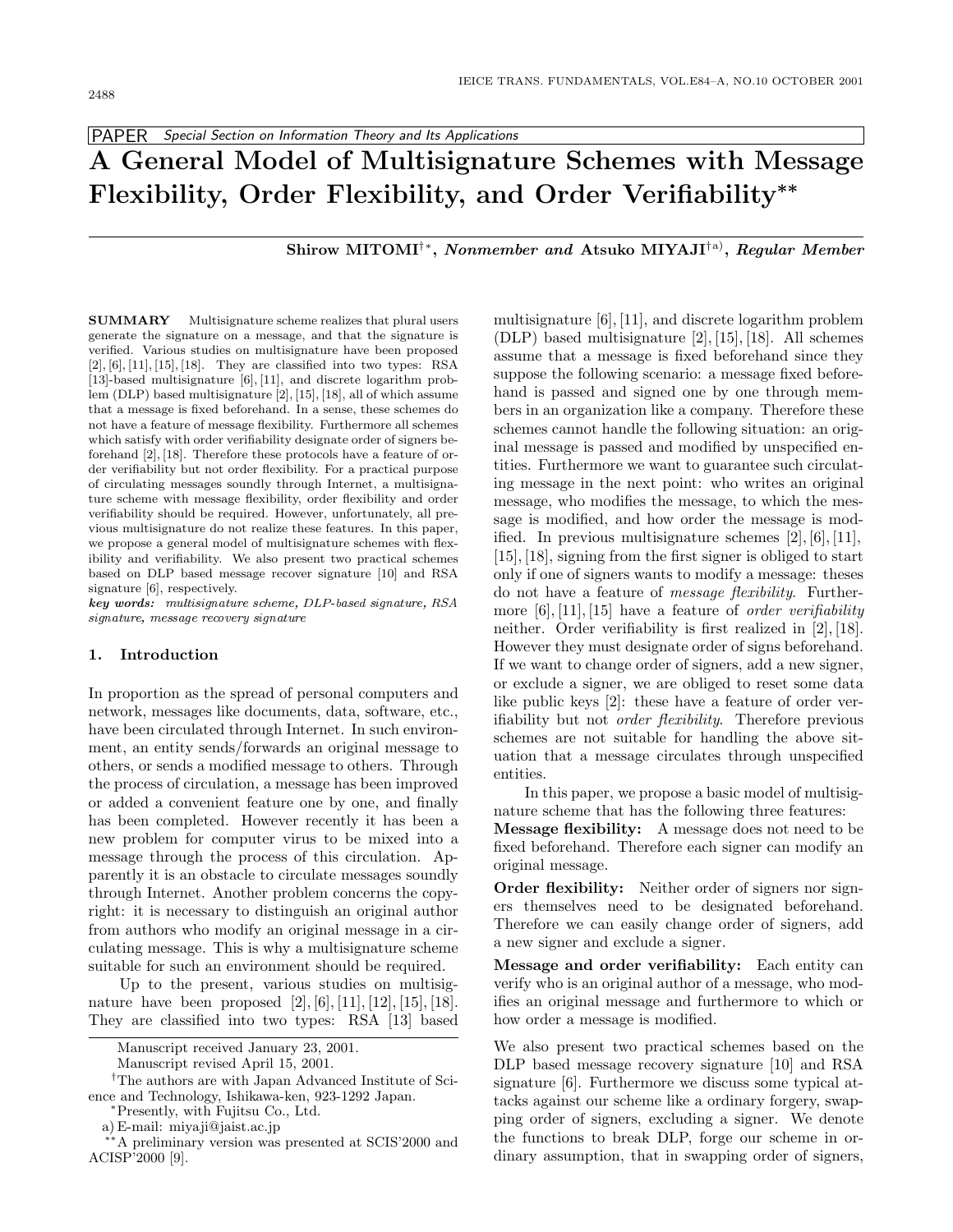and that in excluding a signer, by DLP, Forge, Swap, and Exclude, respectively. Then we prove the following theorems by using polynomial-time truth-table  $\left(\leq_{tt}^{fp}\right)$ reducibility of function:

(1) Forge 
$$
\equiv_{tt}^{fp}
$$
 DLP, (2) Swap  $\equiv_{tt}^{fp}$  DLP, and  
(3) Exclude  $\equiv_{tt}^{fp}$  DLP.

Furthermore we investigate a feature of Robustness in a multisignature scheme: a message cannot be recovered if the signature verification fails. Because unauthentic message might damage a receiver especially in case that a message circulate through unspecified entities. Therefore the following feature should be required:

**Robustness:** If the signature verification on a message fails, then prevent such an unauthentic message from damaging a receiver.

We also propose a general model of multisignature schemes with Robustness, multisigncrypt, which combines our multisignature with a function of encryption. Our multisigncrypt has a feature that a message cannot be recovered if the signature verification fails.

This paper is organized as follows. Section 2 summarizes a multisignature scheme [2] and discusses several drawbacks in case that a message circulate through unspecified entities. Section 3 investigates a model of multisignature with flexibility and verifiability. Section 4 presents two practical schemes concretely and discusses the performance. Section 5 discusses the security on our multisignature scheme. Section 6 presents our multisigncrypt scheme.

### **2. Previous Work**

In this section, we summarize a previous multisignature scheme [2].

#### 2.1 Previous Multisignature Scheme

We assume that *n* signers  $I_1, I_2, ..., I_n$  generate a signature on a fixed message M according to order fixed beforehand.

**Initialization:** A trusted center generates a prime  $p, g \in \mathbb{Z}_p^*$  with prime order q, and set a hash function  $h()$ . A signer  $I_i$  generates a random number  $a_i \in \mathbb{Z}_q^*$  as  $I_i$ 's secret key. Then  $I_i$ 's public key is computed sequentially as follows:  $y_1 = g^{a_1} \pmod{p}$ ,  $y_i = (y_{i-1} \cdot g)^{a_i} \pmod{p}$ . Then a public key of ordered group  $(I_i, I_2, ..., I_i)$  is set to  $y = y_n$ .

#### **Signature generation:**

(1) Generation of r: Signer  $I_1, ..., I_n$  generate r together as follows.

1.  $I_1$  selects  $k_1 \in \mathbb{Z}_q^*$  randomly and computes  $r_1 =$  $g^{k_1} \pmod{p}$ . If  $gcd(r_1, q) \neq 1$ , then select new  $k_1$ again.

2. For  $i \in \{2, ..., n\}$ ; a signer  $I_{i-1}$  sends  $r_{i-1}$  to  $I_i$ .  $I_i$  selects  $k_i \in \mathbb{Z}_q^*$  randomly and computes  $r_i =$  $r_{i-1}^{a_i}$  *g*<sup>k<sub>i</sub></sup> (mod *p*). If  $gcd(r_i, q) \neq 1$ , then select new  $k_i$  again.

$$
3. r = r_i.
$$

(2) Generation of s: Signer  $I_1, ..., I_n$  generate s together as follows.

- 1.  $I_1$  computes  $s_1 = a_1 + k_1 r \cdot h(r, M) \pmod{q}$ .
- 2. For  $i \in \{2, ..., n\}$ ;  $I_{i-1}$  sends  $s_{i-1}$  to  $I_i$ .  $I_i$  verifies that  $g^{s_{i-1}} \stackrel{?}{=} y_{i-1} r_{i-1}^{r \cdot h(r,M)} \pmod{p}$ , then computes  $s_i = (s_{i-1} + 1)a_i + k_i r \cdot h(r, M) \pmod{q}.$ 3.  $s = s_i$ .

(3) The multisignature on M by order  $(I_1, ..., I_n)$  is given by  $(r, s)$ .

**Signature verification:** A multisignature  $(r, s)$  on M is verified by checking  $g^s \stackrel{?}{=} y \cdot r^{r \cdot h(r,M)} \pmod{p}$ .

# 2.2 Drawbacks

In this section, we discuss the drawbacks of the previous scheme in the following situation: each entity sends an original message or a modified message to others. In such a situation, a multisignature scheme should satisfy the following conditions:

**Message flexibility:** A message does not need to be fixed beforehand. Therefore each signer can modify an original message.

**Order flexibility:** Neither order of signers nor signers themselves need to be designated beforehand. Therefore we can easily change order of signers, add a new signer and exclude a signer.

**Message and order verifiability:** Each entity can verify who is an original author of a message, who modifies an original message and furthermore to which or how order a message is modified.

The previous multisignature has the following drawbacks considering the above situation although it realizes order flexibility:

- 1. A message M should be fixed beforehand. This scheme does not allow any signer to generate a signature on his modified message.
- 2. A public key for multisignature should be determined by order of signers. Therefore after setting up a public key for multisignature, a signer can be neither added nor excluded. Even order of signers cannot be changed.
- 3. The signature generation phase runs two rounds through all signers.

# **3. Our Basic Multisignature Scheme**

This section proposes a basic model of multisignature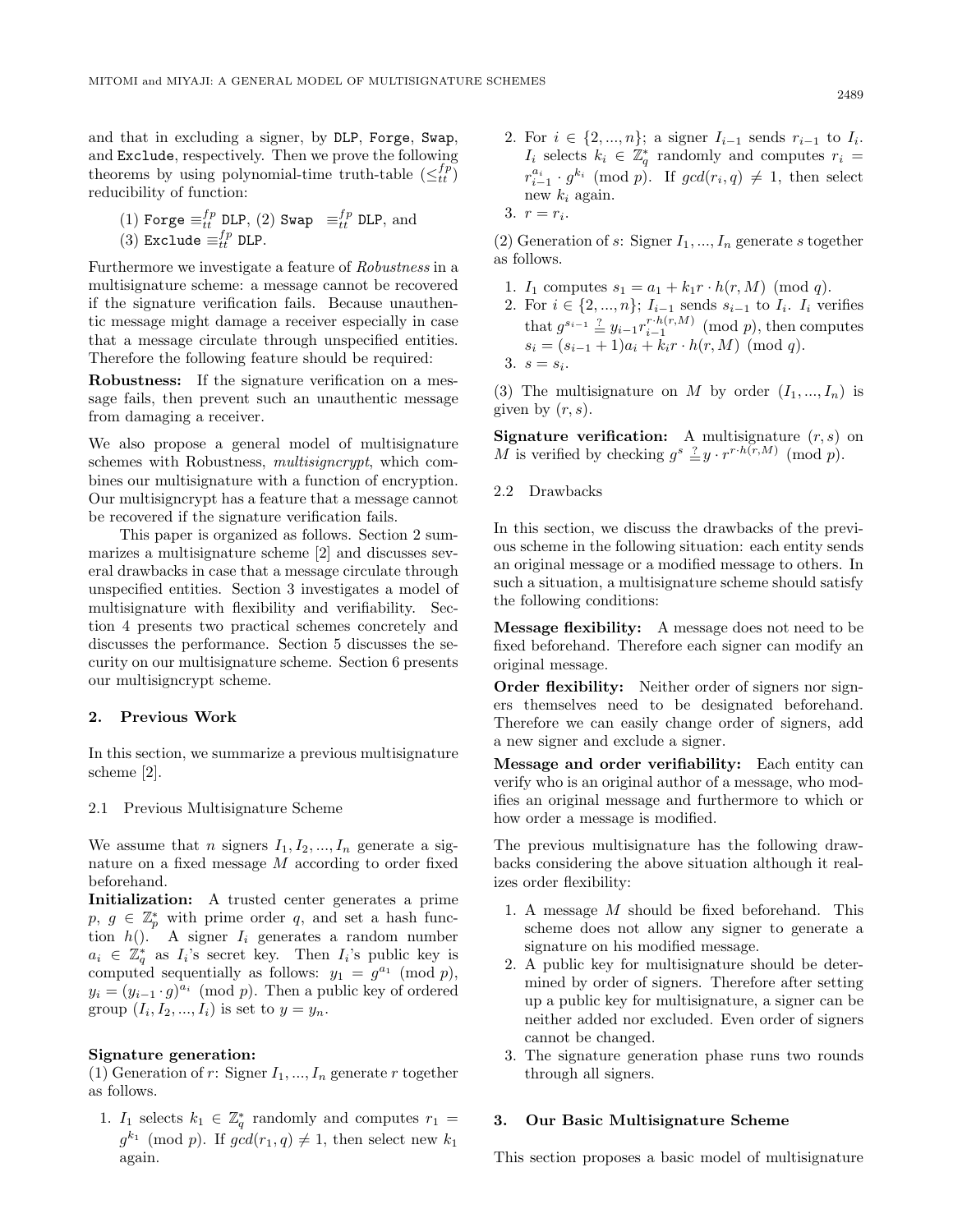

, signature IJ  $h<sub>1</sub>$ pk  $T_0 I_{j-1}$  $Re$ 

**Fig. 2**  $I_i$ 's signature verification step.

schemes with flexibility and verifiability for both message and order, which ensures the security such as the following situation.

**Co-work environment:** messages like documents, data, software, etc., have been developed independently, have been circulated among coworkers through Internet, have been improved or added a convenient feature one by one, and finally have been completed.

First we define the following notations. An original message  $M_1$  is given by  $I_1$ .  $M_{1,2,\dots,i}$   $(i > 2)$  denotes a message which is added some modification by the ith signer  $I_i$ . The difference between  $M_{1,2,\dots,i-1}$  and  $M_{1,2,\ldots,i}$ , which means the modification by  $I_i$ , is defined as,

$$
m_i = Diff(M_{1,2,\ldots,i-1}, M_{1,2,\ldots,i}).
$$

We also define a function  $Patch$  which recovers a message,

$$
M_{1,2,...,i} = \text{patch}(m_1, m_2, ..., m_i).
$$

For the sake of convenience, we denote  $m_1$  $Patch(M_1)$ . We use a signature scheme with a message recovery feature. The signature generation or message recovery function is denoted by  $Sign(sk_i, m_i) = sgn_i$ , or  $Rec(pk_i, sgn_i) = m_i$ , respectively, where  $sk_i$  is  $I_i$ 's secret key and  $pk_i$  is  $I_i$ 's public key. Let  $h_1$  be a hash function, and  $ID_i$  be signer's identity information. We assume that the space of ID,  $Space_{ID} = \{ID_i\}$  is sparse and discrete in  $\{0,1\}^*$ . We also use two operations  $\otimes$  and  $\odot$  in a group  $G$ 

$$
(A \otimes B) \odot B = A \, (\forall A, B \in G).
$$

For example in case of  $G = \mathbb{Z}_p$ ,  $\otimes$  and  $\odot$  mean modular multiplication and modular inversion, respectively. Then the signature generation and verification are done as follows. Figures 1 and 2 show the signature generation and verification, respectively.

#### **Signature generation:**

1. The first signer  $I_1$  generates a signature on  $h_1(m_1||ID_1)$  as follows,

$$
sgn_1 = Sign(sk_1, h_1(m_1||ID_1)) = (r_1, s_1),
$$

where a signature  $sgn_1$  is divided into two parts,  $r_1$ and  $s_1$ :  $r_1$  is the next input to  $I_2$ 's signature generation, which is recovered by  $I_2$ 's signature verification. On the other hand,  $s_1$  is the rest of  $sgn_1$ , which is sent to all signers as it is. Then send  $(ID_1, s_1, r_1, m_1)$  as a signature on  $m_1$  to the next.

2. A signer  $I_j$  receives messages  $m_1, m_2, ..., m_{j-1}$ from  $I_{j-1}$ . If  $j > 2$ , patch a message  $M_{1,2,\dots,j-1}$  as follows,

$$
M_{1,2,...,j-1} = \text{Patch}(m_1, m_2, ..., m_{j-1}).
$$

 $I_j$  modifies  $M_{1,2,...,j-1}$  to  $M_{1,2,...,j-1,j}$ , computes the modification  $m_j$ ,

$$
m_j = Diff(M_{1,2,\dots,j-1}, M_{1,2,\dots,j}),
$$

and generates a signature on  $m_j$  by using  $r_{j-1}$  of  $I_i$ 's signature,

$$
sgn_j = Sign(sk_j, r_{j-1} \otimes h_1(m_j||ID_j))
$$
  
=  $(r_j, s_j),$ 

where  $sgn_j$  is divided into  $r_j$  and  $s_j$  in the same way as the above. Then  $I_i$ 's signature on  $m_i$  is  $(r_j, s_j)$ .

3. Amultisignature on

$$
M_{1,2,...,i} = \text{Patch}(m_1, m_2, ..., m_i)
$$

by  $I_1, I_2, ..., I_{i-1}$  and  $I_i$  is given by  $(ID_1, s_1, m_1),$  $(ID_2, s_2, m_2), \cdots, (ID_i, s_i, r_i, m_i).$ 

## **Signature verification:**

1. A verifier receives  $(ID_1, s_1, m_1), (ID_2, s_2, m_2), \cdots,$  $(ID_i, s_i, r_i, m_i)$  from a signer  $I_i$ .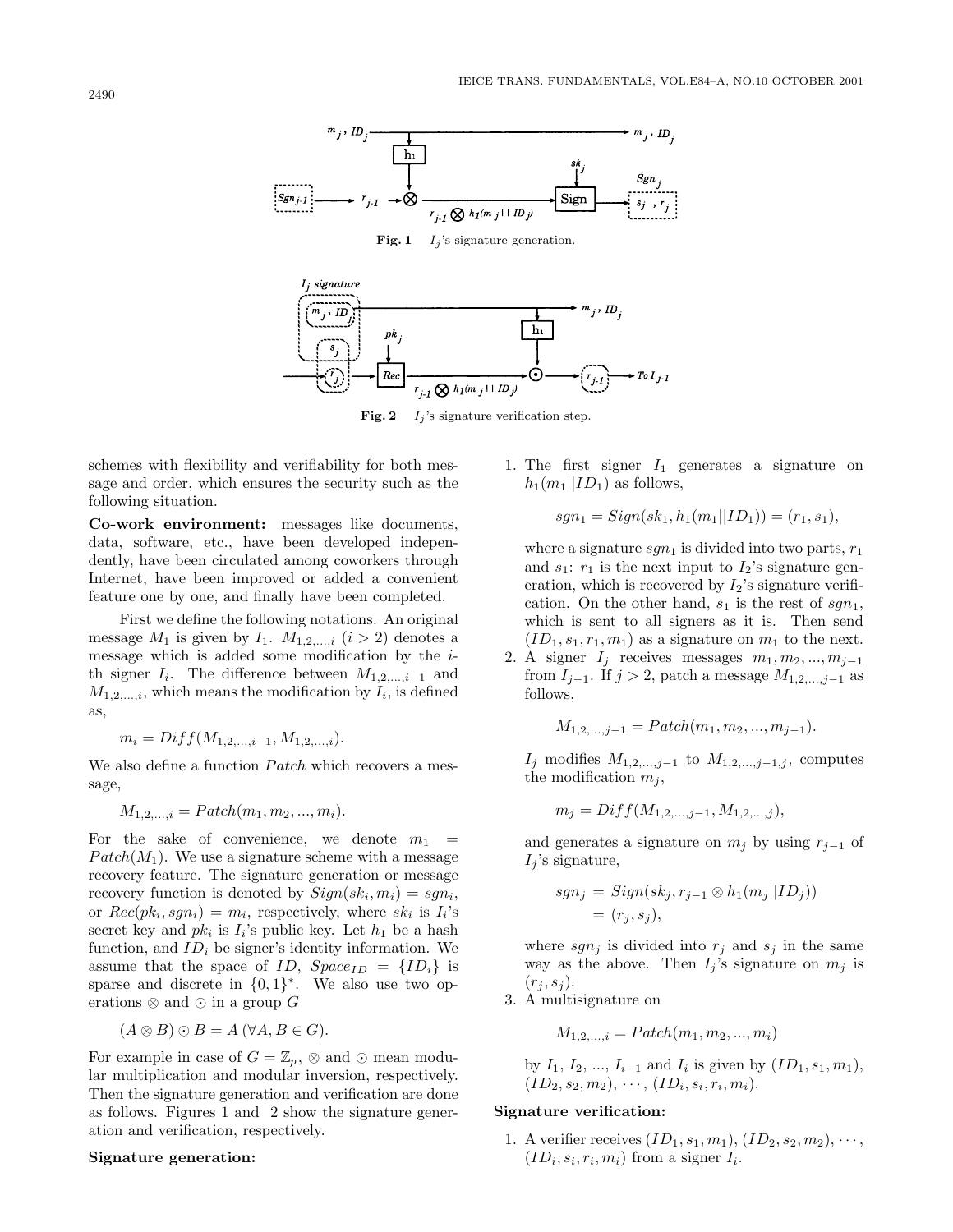2. For  $j = i, i - 1, \dots, 2$ ; compute

$$
T_j = Rec(pk_j, (r_j, s_j))
$$
  
=  $r_{j-1} \otimes h_1(m_j||ID_j),$ 

$$
r_{j-1}=T_j\odot h_1(m_j||ID_j).
$$

Let  $j = j - 1$  and repeat step 2. 3. Finally compute

$$
T_1 = Rec(PK_{p1}, (r_1, s_1)),
$$

and verifies

$$
T_1 \stackrel{?}{=} h_1(m_1||ID_1).
$$

Our basic model satisfies the four features, message flexibility, order flexibility, message verifiability and order verifiability. Furthermore, we easily see that any message recovery signature can be applied to the above basic model. In the following sections, we present two schemes based on DLP and RSA.

#### **4. A Concrete Multisignature Scheme**

In this section, we give an example based on DLP. Another example based on RSA is described in Appendix.

### 4.1 DLP Based Multisignature Scheme

There are many variants of DLP based schemes in both types of message with appendix [3], [4], [17] and message recovery signature  $[1], [8], [10]$ . For the sake of convenience, here we uses the following basic scheme which is a message recovery signature scheme with DSAsignature equation [10]. Apparently any message recovery signature scheme such as the original NR-signature [10] can be applied to our multisignature scheme.

**Basic scheme:** The signer I generates a signature on a message m by using her/his secret key x of  $y = g^x$ (mod p). First generate  $k \in \mathbb{Z}_q$  randomly, and compute

$$
R = gk \pmod{p},
$$

$$
r = R + m \pmod{q},
$$

$$
s = (xr + 1)k^{-1} \pmod{q}.
$$

Then the signature on  $m$  is  $(r, s)$ , and  $m$  is recovered by computing  $R' = g^{s^{-1}} y^{r \cdot s^{-1}} \pmod{p}$ , and  $m = r - R'$  $\pmod{q}$ .

We present one concrete multisignature scheme by using the above Basic scheme.

**Initialization:** An authenticated center generates a large prime  $p, g \in \mathbb{Z}_p^*$  with prime order q. Two  $\mathbb{Z}_p$ operations  $\otimes$  and  $\odot$  in section 3 are defined as multiplication and inverse in  $\mathbb{Z}_p$ , respectively. Each signer generates a pair of secret key  $x_i \in \mathbb{Z}_q^*$  and a public key

 $y_i = q^{x_i} \pmod{p}$ , and publish a public key  $y_i$  with his identity information  $ID_i$ .

#### **Signature generation:**

1. The first signer  $I_1$  generates a signature on an original message  $m_1$ . First generate  $k_1 \in \mathbb{Z}_q$  randomly, compute

$$
R_1 = g^{k_1} \pmod{p},
$$
  
\n
$$
r_1 = R_1 + h_1(m_1 || ID_1) \pmod{q},
$$
  
\n
$$
s_1 = (x_1r_1 + 1)k_1^{-1} \pmod{q},
$$

where  $I_1$ 's signature on  $m_1$  is  $(r_1, s_1)$ , and send  $(ID_1, s_1, r_1, m_1)$  to the next signer  $I_2$ .

2. A signer 
$$
I_j (j \ge 2)
$$
 receives

 $M_{1,2,\dots,j-1} = \text{patch}(m_1, m_2, \dots, m_{j-1}),$ <br>and modifies  $M_{1,\dots,j-1}$  to  $M_{1,\dots,j}$ . Then  $I_j$ and modifies  $M_{1,\cdots,j-1}$  to  $M_{1,\cdots,j}$ . generates a signature on the difference  $m_i$  =  $Diff(M_{1,\cdots,j-1},M_{1,\cdots,j})$ : generate  $k_j \in \mathbb{Z}_q$  randomly, and compute

$$
R_j = g^{k_j} \pmod{p},
$$

$$
r_j = R_j + h_1(m_j||ID_j) \times r_{j-1} \pmod{q},
$$

 $s_j = (x_j r_j + 1) k_j^{-1} \pmod{q},$ 

where  $I_j$ 's signature on  $m_j$  is  $(r_j, s_j)$ . 3. Amultisignature on

$$
M_{1,2,...,i} = \text{Patch}(m_1, m_2, ..., m_i)
$$

by 
$$
I_1, \dots, I_{i-1}
$$
 and  $I_i$  is given by  $(ID_1, s_1, m_1), \dots, (ID_{i-1}, s_{i-1}, m_{i-1}), (ID_i, s_i, r_i, m_i)$ .

#### **Signature verification:**

- 1. A verifier receives  $(ID_1, s_1, m_1), \cdots, (ID_{i-1},$  $s_{i-1}, m_{i-1}$ ) and  $(ID_i, s_i, r_i, m_i)$  from the signer  $I_i$ .
- 2. For  $j = i, i 1, \dots, 3, 2$ ; compute

$$
R'_{j} = g^{s_j^{-1}} y_j^{r_j \cdot s_j^{-1}} \pmod{p},
$$

$$
T_j = r_j - R'_j \pmod{q}
$$
, and

$$
r_{j-1} = T_j \cdot (h_1(m_j||ID_j))^{-1} \pmod{q}
$$

by using  $I_j$ 's public keys  $y_j$ . Let  $j = j - 1$  and repeat step 2.

3. Finally compute  $R'_1 = g^{s_1^{-1}} y_1^{r_1 \cdot s_1^{-1}} \pmod{p}$ , and  $T_1 = r_1 - R'_1 \pmod{q}$ , and verify  $T_1 \stackrel{?}{=} h_1(m_1 || ID_1)$  $\pmod{q}$ .

Our multisignature based on ElGamal-type signature has a feature that each signer has only one pair of a public key and a secret key.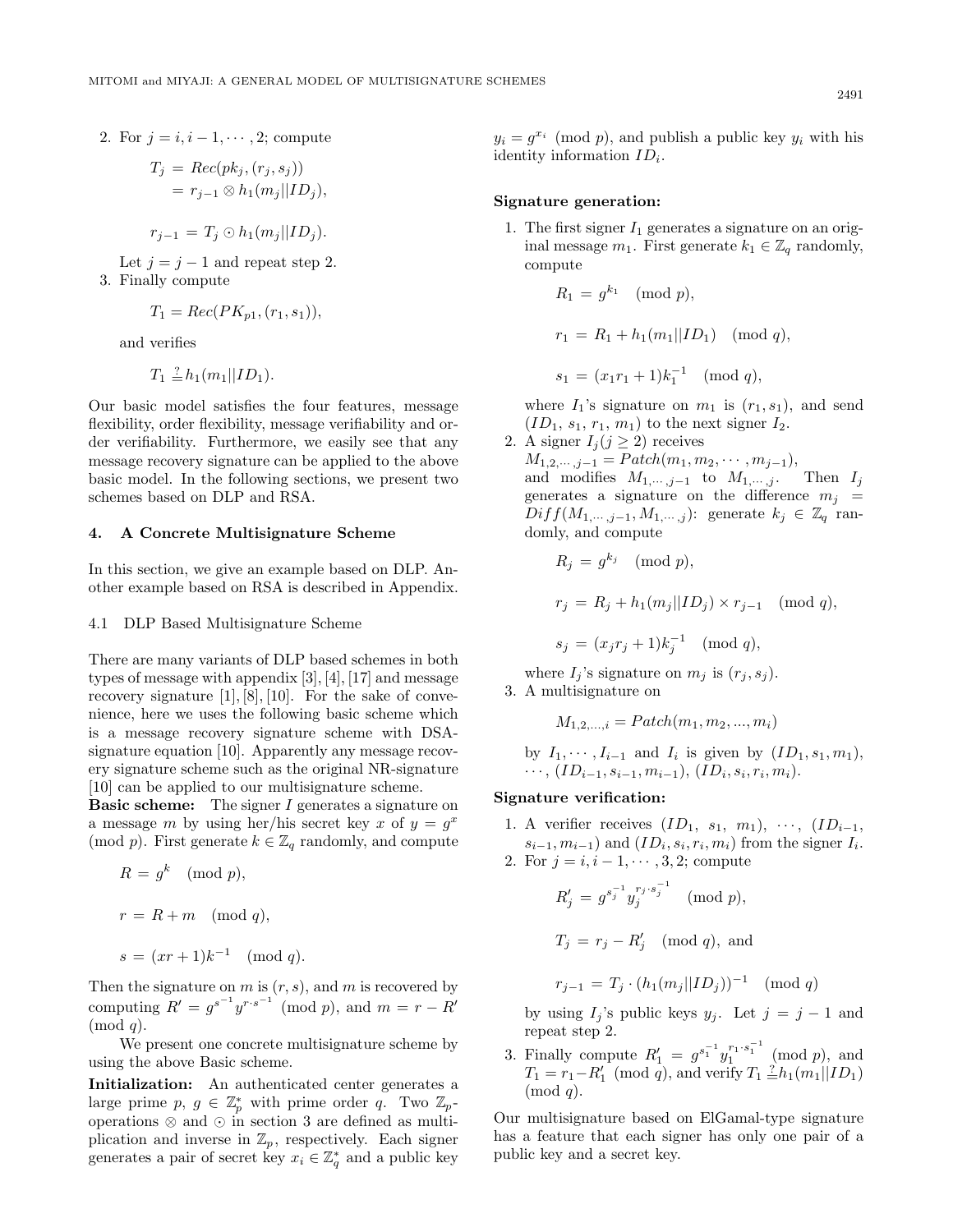|                  | Computation amount $\#M(1024)$ |              | Signature       |         |                |
|------------------|--------------------------------|--------------|-----------------|---------|----------------|
|                  | $I_i$ 's signature             | signature    | size            | #rounds | Features       |
|                  | generation                     | verification | $_{\rm (bits)}$ |         |                |
| Our scheme       | 253                            | 302i         | $160(i + 1)$    |         | MF, MV, OF, OV |
| Primitive scheme | 253                            | 291i         | 320i            |         | MF, MV, OF     |
| Scheme [15]      | 242                            | $250 + 242i$ | $160 + 1024i$   |         |                |
| Scheme [2]       | 283                            | 292          | 1,184           |         | ΟV             |

**Table 1** Performance of DLP-based multisignature schemes.

MF: Message Flexibility, MV: Message Verifiability, OF: Order Flexibility, OV: Order Verifiability

### 4.2 Performance Evaluation

We evaluate our DLP-based multisignature scheme from a point of view of computation amount, the signature size and the number of rounds, where the signature size means that the final multisignature by  $I_1, \dots, I_i$ , and the number of rounds means how many times the process to generate the signature runs among all signers. There has not been proposed a multisignature with message flexibility, order flexibility and order verifiability. One primitive scheme with message flexibility is a simple chain of signature: each signer makes a signature on his own modification and sends it together with the previous signer's signature. Apparently it does not satisfy order verifiability. We also compare our schemes with the primitive scheme, which is based on DSAsignature. For a simple discussion, we assume the following conditions: (1) a primitive arithmetic of binary methods [7] is used for computation of exponentiation; (2) we denote the number of signers, the computation time for one n-bit modular multiplication and that for one *n*-bit modular inversion by i,  $M(n)$  and  $I(n)$ , respectively; (3) we assume that  $M(n) = \left(\frac{m}{n}\right)^2 M(m)$  and that  $I(n) = 10M(n)$ ; (4) two primes p and q are set to 1024 and 160 bits respectively, in DLP-based signature schemes.

DLP based-multisignature schemes are mainly classified into two types, one-round scheme [15] and two-round scheme in Sect. 2. Generally, the signature verification phase in two-round scheme is more simple than one-round scheme. However the signature generation phase in two-round scheme, which runs twice through all signers, is rather complicated. Here we compare our scheme with the primitive scheme, oneround scheme [15] and two-round scheme [2]. Table 1 shows performance of 4 schemes. From Table 1, we see that the computation amount for signature verification increases only a little bit, and that the signature size is even reduced, compared with the same one-round multisignature. Therefore our protocol can realize four features with message flexibility, order flexibility, message verifiability, and order verifiability only with negligible additional computation amount in signature generation.

## **5. Security Consideration**

In this section, we discuss the security relation between our DLP based multisignature scheme and DLP. Here we aim at such a situation that there exist attackers among signers, and that they try to forge not only a message but also signer's order. Therefore we assume that all signers except for an honest signer  $I_n$  collude in attacks: attackers use all secret keys  $x_j (j \neq n)$ , random numbers  $k_j$ , public information like public keys, all messages  $m_1, \dots, m_n \in \mathbb{Z}$ , all identity information  $ID_1, \cdots, ID_n \in \mathbb{Z}$ , and so their hash values,  $h_1(m_1||ID_1) = H_1, \dots, h_1(m_n||ID_n) = H_n \in \mathbb{Z}$ , and valid partial signatures. By using these informations, attackers try to forge  $I_i$ 's signatures. For simplicity, we denote the sequence  $x_1, x_2, ..., x_n$  by  $x_{[1,n]}$  and the sequence  $x_1, x_2, ..., x_{i-1}, x_{i+1}, ..., x_n$  by  $x_{[1,n,i]}$ , where  $1 \leq i \leq n$ . We also denote  $x_1, x_2, ..., x_n \in \mathbb{Z}_q$  by  $x_{[1,n]} \in \mathbb{Z}_q$ .

Generally speaking, two types of attacks in the security proof are required: the passive attack as the first step and the active attack as the next step [5]. Our scheme gives a general model of multisignature schemes with message flexibility, order flexibility, and their verifiability for the first time. Therefore as the first step we discuss the precise security model in the passive attack. In our security proof, we use the polynomial-time truth-table  $\left(\leq_{k-tt}^{fp}\right)$  reducibility of the function version [14]. In  $\leq_{k-tt}^{fp}$  only k non-adaptive queries to an oracle are allowed. Here we simply write  $\leq_{tt}^{fp}$  because we do not have to stress the number of queries.

#### 5.1 Functions

First we define some functions.

**Definition 1:** DLP $(X, g, p, q)$  is the function that on input two primes p, q with  $q|(p-1)$ ,  $X, g \in \mathbb{Z}_p^*$  outputs  $a \in \mathbb{Z}_q$  such that  $X = g^a \pmod{p}$  if such  $a \in \mathbb{Z}_q$  exists.

We define the function Forge that forges  $I_n$ 's valid signature  $(r_n, s_n)$  on  $m_{[1,n]}$  in order  $I_{[1,n]}$  by using available public information, a signature on  $m_{[1,n-1]}$ by  $I_{[1,n-1]}$  and available secret data like  $x_{[1,n-1]}$  and  $k_{[1,n-1]}$  for attackers  $I_{[1,n-1]}$ .

**Definition 2:** Forge $(y_n, g, p, q, H_{[1,n]}, x_{[1,n-1]},$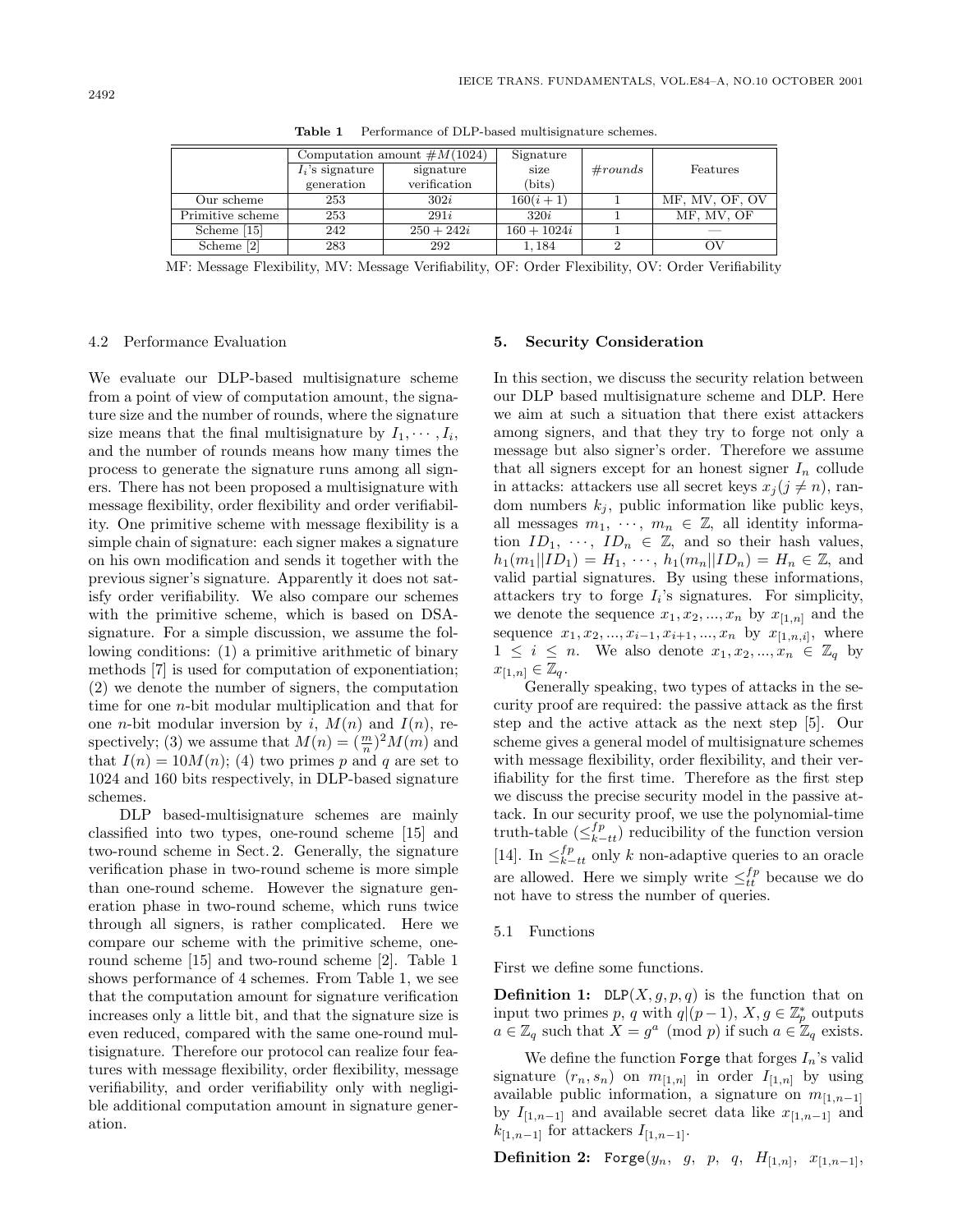$s_{[1,n-1]}, r_{n-1}, k_n)$  is the function that on input two primes p, q with  $q|(p-1)$ ,  $y_n, g \in \mathbb{Z}_p^*$ ,  $s_{[1,n-1]}, r_{n-1}$ ,  $x_{[1,n-1]},\ k_n,\ H_{[1,n]}\ \in\ \mathbb{Z}_q^*,$  outputs  $(r_n,s_n)\ \in\ \mathbb{Z}_q^*\times\mathbb{Z}_q^*$ such that  $R_n = g^{k_n}$ ,  $R_n = y_n^{r_n/s_n} g^{1/s_n}$ , and  $r_n =$  $R_n + H_n r_{n-1}$ , for  $j = n - 1, ..., 3, 2$ :  $R_j = g^{s_j^{-1}} y_j^{r_j \cdot s_j^{-1}}$ (mod *p*),  $T_j = r_j - R_j \pmod{q}$ , and  $r_{j-1} = T_j \cdot H_j^{-1}$ (mod q), and  $R_1 = g^{s_1^{-1}} y_1^{r_1 \cdot s_1^{-1}} \pmod{p}$ ,  $T_1 = r_1 - R_1$ (mod q), and  $T_1 = H_1 \pmod{q}$ , where  $y_i = g^{x_i}$  $(\text{mod } p)(i = 1, \dots, n-1)$  if such  $(r_n, s_n) \in \mathbb{Z}_q^* \times \mathbb{Z}_q^*$ exists.

Next we define the function Exclude that forges  $I_n$ 's valid signature  $(s'_n, k_n)$  on  $m_{[1,n,n-1]}$  in order  $I_{[1,n,n-1]}$  by using available public information, a signature on  $m_{[1,n]}$  by  $I_{[1,n]}$  and available secret data  $x_{[1,n-1]}$ and  $k_{[1,n-1]}$  for attackers  $I_{[1,n-1]}$ .

**Definition 3:** Exclude $(y_n, g, p, q, H_{[1,n]}, x_{[1,n-1]},$  $s_{[1,n]}, r_{n-2}, r_n)$  is the function that on input two primes  $p, q$  with  $q|p-1, g, y_n \in \mathbb{Z}_p^*, x_{[1,n-1]}, r_n, r_{n-2}, s_{[1,n]},$  $H_{[1,n]} \in \mathbb{Z}_q^*$ , outputs  $(s'_n, k_n) \in \mathbb{Z}_q^* \times \mathbb{Z}_q^*$  such that  $R'_n = g^{k_n} \pmod{p}, \ r'_n = H_n \times r_{n-2} + R'_n \pmod{q},$  $R'_n = g^{s'_n-1} y_n^{r'_n \cdot s'_n-1} \pmod{p}$ , for  $j = n-2, \dots, 2$ :  $R_j = g^{s_j^{-1}} y_j^{r_j \cdot s_j^{-1}} \pmod{p}, \ \ T_j \ = \ r_j \ - R_j \pmod{q},$ and  $r_{j-1} = T_j \cdot H_j^{-1} \pmod{q}$ , and  $R_1 = g^{s_1^{-1}} y_1^{r_1 \cdot s_1^{-1}}$ (mod p),  $T_1 = r_1 - R_1 \pmod{q}$ , and  $T_1 = H_1 \pmod{q}$ , where  $y_i = g^{x_i} \pmod{p}$   $(i = 1, \dots, n-1)$  if such  $(s'_n, k_n) \in \mathbb{Z}_q^* \times \mathbb{Z}_q^*$  exists.

Next we define the function Swap that forges valid multisignature on  $m_{[1,n-2]}$ ,  $m_n$ ,  $m_{n-1}$  in order  $I_{[1,n-2]}$ ,  $I_n$ ,  $I_{n-1}$  by using available public information, a valid multisignature  $(r_n, s_{[1,n]})$  on  $m_{[1,n]}$  by  $I_{[1,n]}$  and available secret data  $x_{[1,n-1]}$  and  $k_{[1,n-1]}$  of attackers  $I_{[1,n-1]}$ . From the assumption that  $I_{[1,n-1]}$  are attackers, the function Swap that forges  $I_n$ 's signature  $(r_n, s_n)$ on  $m_{[1,n-2]}$ ,  $m_n$ ,  $m_{n-1}$  in order  $I_{[1,n-2]}$ ,  $I_n$ ,  $I_{n-1}$  for a valid signature  $(r_n, s_{[1,n]})$  on  $m_{[1,n]}$  by  $I_{[1,n]}$  is just the same as the function that computes Exclude and adds attacker  $I_{n-1}$ 's signature on  $m_{[1,n-2]}$ ,  $m_n$ ,  $m_{n-1}$  in order  $I_{[1,n-2]}$ ,  $I_n$ ,  $I_{n-1}$ . Oppositely, the function Exclude is just the same as the function that for a valid signature  $(r_n, s_{[1,n]})$  on  $m_{[1,n]}$  by  $I_{[1,n]}$ , computes Swap and outputs only  $I_n$ 's multisignature  $(r_n, s_n)$ . Therefore the following theorem holds.

# **Theorem 1:** Swap  $\equiv_{tt}^{fp}$  Exclude.

Next we investigate the function Exchange that forges valid multisignature on  $m_{[1,n]}$  in order  $I_{[1,n-2]}$ ,  $I_n$ ,  $I_{n-1}$  by using available public information, a valid multisignature  $(r_n, s_{[1,n]})$  on  $m_{[1,n]}$  by  $I_{[1,n]}$  and available secret data  $x_{[1,n-1]}$  and  $k_{[1,n-1]}$  of attackers  $I_{[1,n-1]}$ . Swap changes both order of signers and order of messages, but Exchange changes only order of signers. From the assumption that  $I_{[1,n-1]}$  are attackers, the function Exchange that forges  $I_n$ 's signature  $(r'_n, s'_n)$ 

on  $m_{[1,n]}$  in order  $I_{[1,n-2]}$ ,  $I_n$ ,  $I_{n-1}$  for a valid signature  $(r_n, s_{[1,n]})$  on  $m_{[1,n]}$  by  $I_{[1,n]}$  is just the same as the function that computes Forge in the case of which forges  $I_n$ 's valid signature  $(r_n, s_n)$  on  $m_{[1,n-1]}$  in order  $I_{[1,n-2]}$ ,  $I_n$  by using available public information, a signature on  $m_{[1,n-2]}$  by  $I_{[1,n-2]}$  and available secret data like  $x_{[1,n-2]}$  and  $k_{[1,n-2]}$  for attackers  $I_{[1,n-2]}$ , and adds attacker  $I_{n-1}$ 's signature on  $m_{[1,n]}$  in order  $I_{[1,n-2]}$ ,  $I_n$ ,  $I_{n-1}$ . Therefore as for Exchange it is enough to investigate the security of Forge. More strictly the following theorem holds.

# $\textbf{Theorem 2:} \;\; \texttt{Exchange} \leq^{fp}_{tt} \texttt{Forge}.$

Finally we define the function Attack in order to discuss the relation between the basic scheme and the multisignature scheme. The function Attack that forges  $I_n$ 's valid signature  $(r, s)$  on m in the basic scheme by using information of multisignatures such as available public information, a signature on  $m_{[1,n]}$  by  $I_{[1,n]}$  and available secret data like  $x_{[1,n-1]}$  and  $k_{[1,n-1]}$ of attackers  $I_{[1,n-1]}$ .

**Definition 4:** Attack $(y_n, g, p, q, H_{[1,n]}, x_{[1,n-1]},$  $s_{[1,n]}, r_n, r_{n-1}, m)$  is the function that on input two primes p, q with  $q|(p-1), y_n, g \in \mathbb{Z}_p^*, s_{[1,n]}, r_n, x_{[1,n-1]},$  $H_{[1,n]}, m \in \mathbb{Z}_q^*$ , outputs  $(r, s) \in \mathbb{Z}_q^* \times \mathbb{Z}_q^*$  such that  $R = y_n^{r/s} g^{1/s}$ , and  $m = R - r$  if such  $(r, s) \in \mathbb{Z}_q^* \times \mathbb{Z}_q^*$ exists.

For the sake of the following proof, we define the function SIGN that generates a valid signature, including all partial signatures,  $(r_{[1,n]}, s_{[1,n]})$  on messages  $m_{[1,n]}$  by signers  $I_{[1,n]}$  by using all secret data  $x_{[1,n]}$ and  $k_{[1,n]}$  of signers  $I_{[1,n]}$ . This function means just the signature generation function. Apparently it is easy to compute SIGN.

**Definition 5:** SIGN $(g, p, q, x_{[1,n]}, k_{[1,n]}, H_{[1,n]})$  is the function that on input two primes p, q with  $q|(p-1)$ ,  $g \in$  $\mathbb{Z}_p^*, \ x_{[1,n]}, k_{[1,n]}, \ H_{[1,n]} \in \mathbb{Z}_q^*,$  outputs  $r_{[1,n]}, s_{[1,n]} \in \mathbb{Z}_q^*$ such that for  $j = n, ..., 3, 2$ :  $R_j = g^{s_j^{-1}} y_j^{r_j \cdot s_j^{-1}} \pmod{p}$ ,  $T_j = r_j - R_j \pmod{q}$  and  $r_{j-1} = T_j \cdot H_j^{-1} \pmod{q}$ ;  $R_1 = g^{s_1^{-1}} y_1^{r_1 \cdot s_1^{-1}} \pmod{p}, T_1 = r_1 - R_1 \pmod{q}, T_1 =$  $H_1 \pmod{q}$ , where  $y_i = g^{x_i} \pmod{p}$   $(i = 1, \dots, n)$  if such  $r_{[1,n]}, s_{[1,n]} \in \mathbb{Z}_q$  exists.

# 5.2 Reduction among Functions

Here we show our results. First we set functions  $\psi_i$  to give the *i*-th element,  $\psi_i(a_{[1,n]}) = a_i(i \leq n)$ .

# $\textbf{Theorem 3:} \;\; \texttt{Forge} \equiv^{fp}_{tt} \texttt{DLP}$

**Proof:** First we show that Forge  $\leq_{tt}^{fp}$ DLP. For inputs  $(y_n, g, p, q, H_{[1,n]}, x_{[1,n-1]}, s_{[1,n-1]}, r_{n-1}, k_n)$  of Forge, set  $R_n = g^{k_n} \pmod{p}$ ,  $r_n = r_{n-1} \cdot H_n + R_n \pmod{q}$ . Then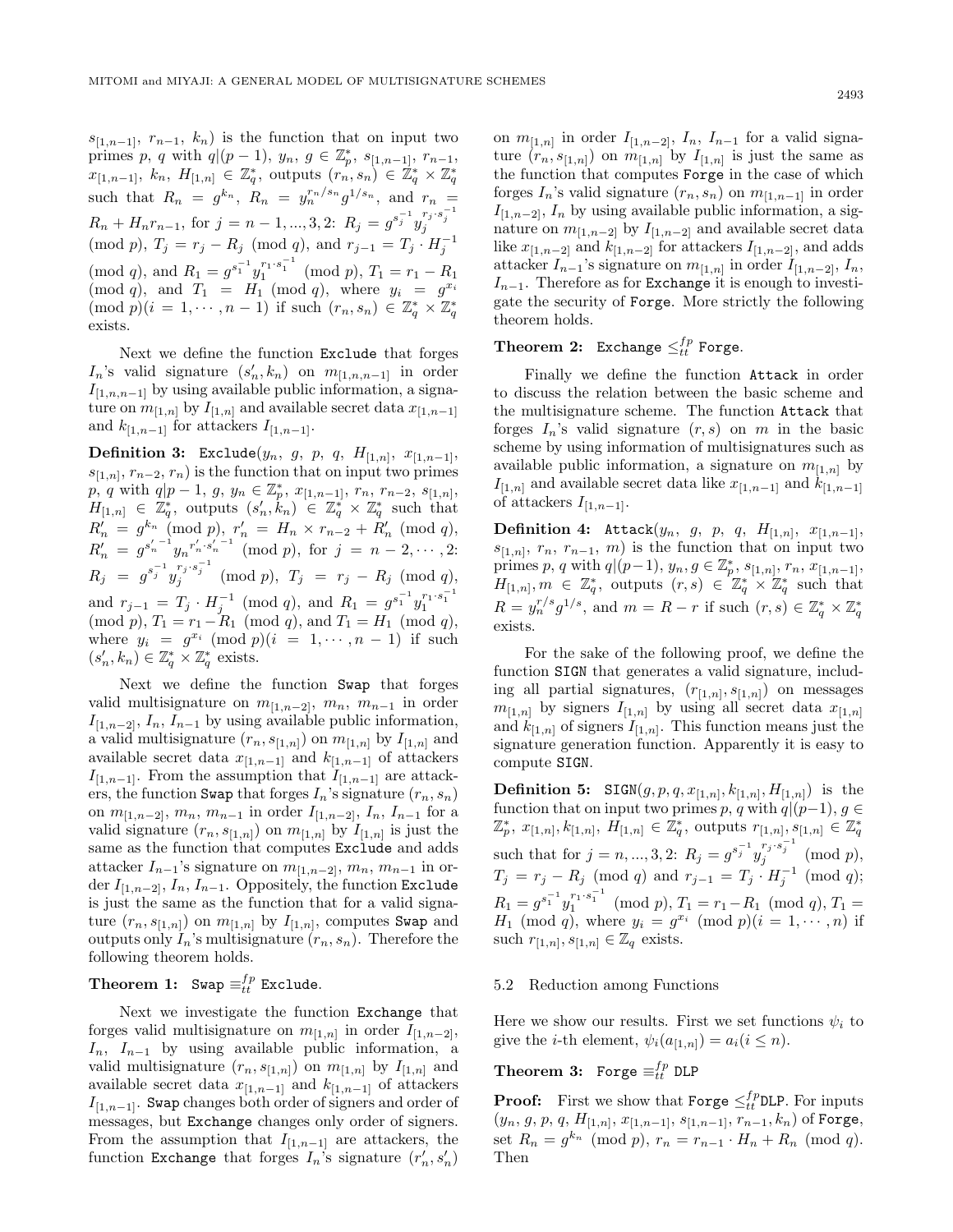Forge
$$
(y_n, g, p, q, H_{[1,n]}, x_{[1,n-1]}, s_{[1,n-1]}, r_{n-1})
$$
  
=  $(r_n, (\text{DLP}(y_n, g, p, q)r_n + 1)k_n^{-1} \pmod{q})$   
=  $(r_n, s_n)$ .

Next we show that DLP  $\leq_{tt}^{fp}$  Forge. For input  $(y_n,$  $(g, p, q)$  of DLP, fix  $k_{[1,n]} \in \mathbb{Z}_q^*$ ,  $H_{[1,n]} \in \mathbb{Z}$ ,  $x_{[1,n-1]} \in \mathbb{Z}_q^*$ , and set

$$
(r_{[1,n-1]}, s_{[1,n-1]})
$$
  
=  $\text{STGN}(g, p, q, x_{[1,n-1]}, k_{[1,n-1]}, H_{[1,n-1]}),$ 

which is computed in time polynomial from the definition. Then

$$
DLP(y_n, g, p, q)
$$
  
=  $(\psi_2(\text{Forge}(y_n, g, p, q, H_{[1,n]}, x_{[1,n-1]},$   
 $s_{[1,n-1]}, r_{n-1}, k_n)) \cdot k_n - 1)r_n^{-1},$ 

where

$$
r_n = \psi_1(\text{Forge}(y_n, g, p, q, H_{[1,n]}, x_{[1,n-1]}, s_{[1,n-1]},
$$
  

$$
r_{n-1}, k_n)).
$$

Therefore we get  $\texttt{DLP} \equiv_{tt}^{fp} \texttt{Forge.}$ 

Theorem 4: Exclude  $\equiv_{tt}^{fp}$  DLP

**Proof:** First we show that Exclude  $\leq_{tt}^{fp}$ DLP. For inputs  $(y_n, g, p, q, H_{[1,n]}, x_{[1,n-1]}, s_{[1,n]}, r_{n-2}, r_n)$  of Exclude, fix  $k_n \in \mathbb{Z}_q$ , and set  $R_n = g^{k_n} \pmod{p}$ , and  $r'_n = r_{n-2} \cdot H_n + R_n \pmod{q}$ . Then

$$
\begin{aligned} \texttt{Exclude}(y_n, g, p, q, H_{[1,n]}, x_{[1,n-1]}, s_{[1,n]}, r_{n-2}, r_n) \\ &= ((\texttt{DLP}(y_n, g, p, q)r'_n + 1)k_n^{-1} \pmod{q}, k_n). \end{aligned}
$$

Next we show that DLP  $\leq^{fp}_{tt}$  Exclude. For inputs  $(y_n, g, p, q)$  of DLP,  $\text{fix } k_{[1,n-1]} \in \mathbb{Z}_q^*, H_{[1,n-1]} \in \mathbb{Z},$  $x_{[1,n-1]} \in \mathbb{Z}_q^*$ ,  $s_n, r_n \in \mathbb{Z}_q^*$  and set

$$
\begin{aligned} & (r_{[1,n-1]},s_{[1,n-1]}) \\ & = \texttt{SGN}(g,p,q,x_{[1,n-1]},k_{[1,n-1]},H_{[1,n-1]}), \end{aligned}
$$

which is computed in time polynomial from the definition. Furthermore set  $R_n = g^{s_n^{-1}} y_n^{r_n \cdot s_n^{-1}} \pmod{p}$  and  $H_n = (r_n - R_n)/r_{n-1}$ . Then

$$
DLP(y_n, g, p, q) = (s'_n \cdot k_n - 1) \cdot r'_n^{-1},
$$

where

$$
\begin{aligned} s_n' \,=\, &\psi_1(\mathrm{Exclude}(y_n,g,p,q,H_{[1,n]},x_{[1,n-1]},\\ &s_{[1,n]},r_{n-2},r_n), \end{aligned}
$$

$$
\begin{aligned} k_n \, & = \, \psi_2(\texttt{Exclude}(y_n, g, p, q, H_{[1,n]}, x_{[1,n-1]}, \\ & \, s_{[1,n]}, r_{n-2}, r_n)), \end{aligned}
$$

$$
R'_{n} = g^{k_{n}} \pmod{p}, \text{ and}
$$
  

$$
r'_{n} = r_{n-2} \cdot H_1 + R'_{n} \pmod{q}.
$$

Therefore we get  $\texttt{DLP} \equiv_{tt}^{fp} \texttt{Exclude}.$ 

# $\textbf{Theorem 5:} \;\; \texttt{Attack} \leq^{fp}_{tt} \texttt{Forge}$

**Proof:** For input  $(y_n, g, p, q, H_{[1,n]}, x_{[1,n-1]}, s_{[1,n]},$  $r_n, r_{n-1}, m$  of Attack, fix  $k_n \in \mathbb{Z}_q^*$ , and set  $H_i' =$  $H_i(i = 1, \dots, n-1)$ , and  $H'_n = m/r_{n-1} \pmod{p}$ . Then

$$
\begin{aligned} \texttt{Attack}(y_n, g, p, q, H_{[1,n]}, x_{[1,n-1]}, s_{[1,n]}, r_n, r_{n-1}, m) \\ &= \texttt{Forge}(y_n, g, p, q, H'_{[1,n]}, x_{[1,n-1]}, s_{[1,n-1]}, \\ &r_{n-1}, k_n). \end{aligned}
$$

Therefore we get  $\texttt{Attack} \leq^{fp}_{tt} \texttt{Forge.}$ From Theorem 5, we see that Forge includes such an attack against the basic scheme by using available information on multisignatures.

#### **6. Further Discussion**

We discuss how to add the following feature to our multisignature scheme.

**Robustness:** If the signature verification fails, then prevent such an unauthentic message from damaging a receiver.

We realize robustness by combining our multisignature with an encryption function. So we call it *multisign*crypt. Multisigncrypt has a feature that a message cannot be recovered if the signature verification fails, in addition to message flexibility, order flexibility, and order verifiability. Therefore a multisigncrypt can prevent computer virus mixed into a message from damaging a receiver since unauthentic message can not be recovered.

# 6.1 Multisigncrypt Scheme

For simplicity, we present the multisigncrypt scheme by using our basic multisignature scheme.

**Initialization:** A center publishes two hash functions  $h_1$  and  $h_2$ , and an encryption and the decryption function,  $E(K_i, m_i)$  and  $D(K_i, C_i)$ , in addition to initialization in basic multisignature scheme, where  $h_2$  is used for computing a session key  $K_i$  for E and D, and  $C_i$  is a cipher text. Figures 3 and 4 show the signature generation and verification, respectively.

#### **Signature generation:**

1. The first signer  $I_1$  computes

$$
sgn_1 = sign(sk_1, h_1(m_1||ID_1)) = (r_1, s_1),
$$

where  $sgn_1$  is divided into two parts of  $r_1$  and  $s_1$ in the same way as Sect. 3, generates a session key  $K_1$ ,

$$
K_1 = h_2(h_1(m_1||ID_1)),
$$

and encrypts  $m_1||ID_1$  by an encryption function E,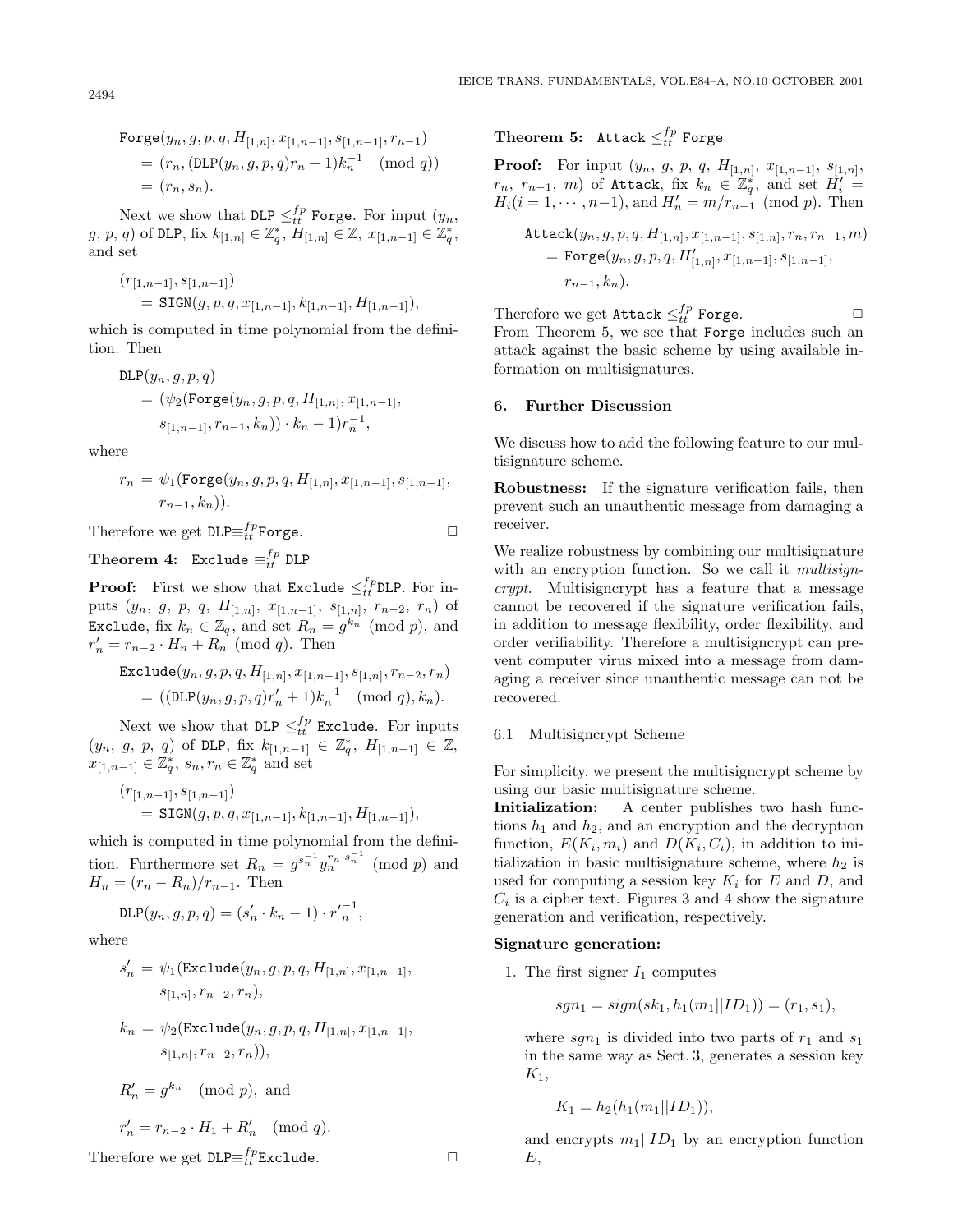

**Fig. 3**  $I_i$ 's signature generation.



**Fig. 4**  $I_j$ 's signature verification step.

$$
C_1 = E(K_1, m_1 || ID_1),
$$

and sends  $(ID_1, s_1, r_1, C_1)$  to the next signer  $I_2$ .

2. A signer  $I_j$  verifies the signature on  $m_1, \dots, m_{j-1}$ from  $I_{j-1}$  according to the verification step in the next paragraph, and modifies  $M_{1,\dots, j-1}$  =  $Patch(m_1, \dots, m_{j-1})$  to  $M_{1, \dots, j}$ . Then  $I_j$  generates a signature on the difference  $m_i$  =  $Diff(M_{1,\cdots,j-1},M_{1,\cdots,j-1,j})$ : compute

$$
sgn_j = Sign(sk_j, r_{j-1} \otimes h_1(m_j||ID_j))
$$
  
=  $(r_j, s_j),$ 

$$
K_j = h_2(r_{j-1} \otimes h_1(m_j||ID_j)),
$$

and encrypts  $m_j || ID_j$  by using the session key  $K_j$ ,

$$
C_j = E(K_j, m_j || ID_j).
$$

3. Amultisignature on

$$
M_{1,2,...,i} = \text{Patch}(m_1, m_2, ..., m_i)
$$

by 
$$
I_1, \dots, I_i
$$
 is given by  $(ID_1, s_1, C_1),$   
 $(ID_2, s_2, C_2), \dots, (ID_i, s_i, r_i, C_i).$ 

### **Signature verification:**

- 1. The verifier receives  $(ID_1, s_1, C_1), \cdots, (ID_{i-1},$  $s_{i-1}, r_{i-1}, C_{i-1}$ ,  $(ID_i, s_i, r_i, C_i)$  from the signer  $I_i$ .
- 2. For  $j = i, ..., 3, 2$ : compute

$$
T_j = Rec(pk_j, (s_j, r_j)), \text{ and } K_j = h_2(T_j),
$$

and decrypts  $m_j$  and  $ID_j$  by

$$
m_j'||ID_j' = D(K_j, C_j).
$$

If  $ID'_j \stackrel{?}{=} ID_j$  holds, then accept the signature and recover  $r_{i-1}$ ,

$$
r_{j-1}=T_j\odot h_1(m'_j||ID'_j).
$$

Set  $j = j - 1$  and repeat step 2.

3. Compute

$$
T_1 = Rec(pk_1, (s_1, r_1))
$$
 and  $K_1 = h_2(T_1)$ ,

and decrypt  $m_1$  and  $ID_1$  by

$$
m'_1||ID'_1 = D(K_1, C_1).
$$

If  $h_1(m'_1||ID'_1) \stackrel{?}{=} T_1$  holds, then accept the signature and finally patch all messages,

$$
M_{1,\dots,i} = \text{Patch}(m_1,\dots,m_i).
$$

In both cases of DLP- and RSA-based multisignature schemes, we can also add the feature of Robustness in the same way as the above.

#### **7. Conclusion**

In this paper, we have proposed a new multisignature scheme suitable for circulating messages through Internet. Our multisignature scheme realizes the four features, Message flexibility, Order flexibility, Message verifiability and Order verifiability, maintaining both signature size and computation amount in signature generation/verification low: the computation amount for the signature verification increases only a little bit, and the signature size is even reduced compared with one round previous multisignature scheme. We have also proposed the multisigncrypt scheme, which realizes Robustness in addition to Message flexibility, Order flexibility, Message verifiability, and Order verifiability. Furthermore, we have proved the following equivalences between our DLP-based multisignature and DLP in some typical attacks by using the reducibility of functions.

1. For 
$$
ge \equiv_{tt}^{fp}
$$
 DLP,

2. 
$$
Sup\equiv_{tt}^{fp} DLP,
$$

3. 
$$
\texttt{Exclude} \equiv_{tt}^{fp} \texttt{DLP}.
$$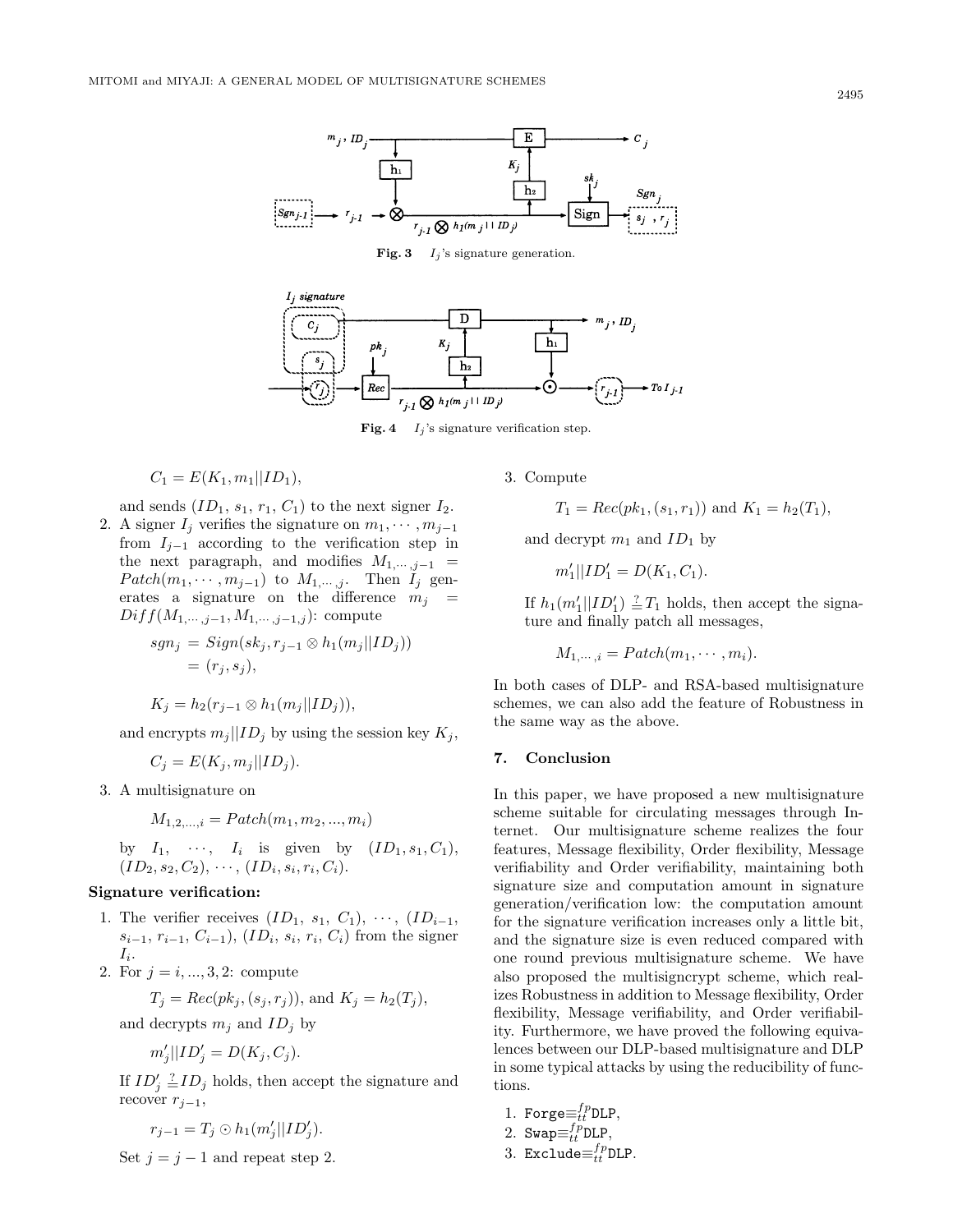#### **References**

- [1] M. Abe and T. Okamoto, "A signature scheme with message recovery as secure as discrete logarithm," Advances in Cryptology—Proc. ASIACRYPT'99, Lecture Notes in Computer Science, vol.1716, pp.378–389, Springer-Verlag, 1999.
- [2] M. Burmester, Y. Desmedt, H. Doi, M. Mambo, E. Okamoto, M. Tada, and Y. Yoshifuji, "A structured ElGamal-Type multisignature scheme," Advances in Cryptology—Proc. PKC'2000, Lecture Notes in Computer Science, pp.466–482, Springer-Verlag, 2000.
- [3] "Specification for a digital signature standard," National Institute for Standards and Technology, Federal Information Standard Publication XX, draft, 1991.
- [4] T. ElGamal, "A public key cryptosystem and a signature scheme based on discrete logarithms," IEEE Trans. Inf. Theory, vol.IT-31, no.4, pp.469–472, 1985.
- [5] S. Goldwasser, S. Micali, and R.L. Rivest, "A digital signature scheme secure against adaptive chosen-message attacks," SIAM J. Computing, vol.17, no.2, pp.281–308, 1988.
- [6] K. Itakura and K. Nakamura, "A public-key cryptosystem suitable for digital multisignatures," NEC J. Res. Dev.71, Oct. 1983.
- [7] D.E. Knuth, The art of computer programming, vol.2, Seminumerical Algorithms, 2nd ed., Addison-Wesley, Reading, Mass., 1981.
- [8] A. Miyaji, "Another countermeasure to forgeries over message recovery signature," IEICE Trans. Fundamentals, vol.E80-A, no.11, pp.2192–2200, Nov. 1997.
- [9] S. Mitomi and A. Miyaji, "A multisignature scheme with message flexibility, order flexibility and order verifiability," Information Security and Privacy—Proc. ACISP 2000, Lecture Notes in Computer Science, vol.1841, pp.298–312, Springer-Verlag, 2000.
- [10] K. Nyberg and R.A. Rueppel, "Message recovery for signature schemes based on the discrete logarithm problem," Designs Codes and Cryptography, vol.7, pp.61–81, 1996.
- [11] T. Okamoto, "A digital multisignature scheme using bijective public-key cryptosystems," ACM Trans. Computer Syst., vol.6, no.8, pp.432–441, 1988.
- [12] T. Okamoto and K. Ohta, "A digital multisignature scheme based on the Fiat-Shamir scheme," Advances in Cryptology—Proc. ASIACRYPT'91, Lecture Notes in Computer Science, vol.739, pp.139–148, Springer-Verlag, 1993.
- [13] R. Rivest, A. Shamir, and L. Adleman, "A method for obtaining digital signatures and public-key cryptosystems," Commun. ACM, vol.21, no.2, pp.120–126, 1978.
- [14] K. Sakurai and H. Shizuya "Relationships among the computational powers of breaking discrete log cryptosystem," Advanced in Cryptology—Proc. Eurocrypt'95, Lecture Notes in Computer Science, vol.921, pp.341–355, Springer-Verlag, 1995. (J. Cryptology, vol.11, pp.29–43, 1998.)
- [15] A. Shimbo, "Multisignature schemes based on the Elgamal scheme," The 1994 Symposium on Cryptography and Information Security, vol.SCIS94-2C, Jan. 1994.
- [16] R.D. Silverman, "A cost-based security analysis of symmetric and asymmetric key length," CryptoBytes in RSA Laboratories, vol.13, 1999.
- [17] C.P. Schnorr, "Efficient signature generation by smart cards," J. Cryptology, vol.4, pp.161–174, 1991.
- [18] T. Saito, "A multiple signature scheme enabling a specified Signer's order," The 1997 Symposium on Cryptography and Information Security, vol.SCIS97-33A, Jan. 1994.

# **Appendix:Another Concrete Multisignature Scheme**

## A.1 RSA-Based Multisignature Scheme

Here we present our multisignature scheme based on RSAmultisignature [6].

**Initialization:** An authenticated center publishes small primes in addition to  $\{1\}$ ,  $\{r_l\} = \{1, 2, 3, 5, \dots\}$ . A signer  $I_i$  with identity information  $ID_i$  generates two large primes  $p_i$  and  $q_i$  secretly, and computes public keys  $n_{i,l}$  and  $e_{i,l} \in \mathbb{Z}_{n_{i,l}}^*$  in such a way that

$$
n_{i,l} = p_i q_i r_l, (l \ge 1)
$$

$$
L_{i,l} = \begin{cases} LCM((p_i - 1), (q_i - 1)) \\ (l = 1) \\ LCM((p_i - 1), (q_i - 1), (r_l - 1)) \\ (l \ge 2) \end{cases}
$$

 $e_{i,l}d_{i,l} = 1 \pmod{L_{i,l}},$ 

by using  $\{r_l\}$ . For the sake of convenience, we denote  $n_i = p_i q_i (= n_{i,1})$  and  $e_i = e_{i,1}$ . Signer  $I_i$  publishes all his public keys  $n_{i,l}$ ,  $e_{i,l}$  and  $r_l$  like Table A· 1. Let  $n_{min} = \min\{n_i\}_i$ , and  $h_1$  be a hash function to  $\mathbb{Z}_{n_{min}}$ , where  $\min\{n_i\}_i$  means the minimum integer of  $\{n_i\}_i$ .

In RSA-based multisignature, both operations in  $\mathbb{Z}_{n_{i,l}} \otimes$  and  $\odot$  are set to  $\oplus$  (EOR), and  $I_i$ 's signature sgn<sub>i</sub> is just the next input to  $I_{i+1}$ 's signature generation:  $sgn_i$  is not divided into two parts.

#### **Signature generation:**

- 1. The first signer  $I_1$  generates a signature on an original message  $m_1$ : select a minimum number  $n_{1,l_1}$  such that  $n_{1,l_1} > h_1(m_1||ID_1)$  and compute  $sgn_1=(h_1(m_1||ID_1))^{d_{1,l_1}} \pmod{n_{1,l_1}}$ . Then send  $(ID_1, m_1, l_1, sgn_1)$  as a signature on  $m_i$  to the next.
- 2. A signer  $I_j$  receives  $m_1, m_2, ..., m_{i-1}$  from  $I_{j-1}$ . If  $j > 2$ , patch the message  $M_{1,2,\dots,j-1}$  =  $Patch(m_1, m_2, ..., m_{j-1}),$  modify it to  $M_{1,2,...,j}.$ Then  $I_j$  generates a signature on  $m_j =$  $Diff(M_{1,2,...,j-1}, M_{1,2,...,j-1,j})$ : select a minimum number  $n_{i,l_i}$  such that  $n_{j,l_i} > sgn_{j-1} \oplus$  $h_1(m_j || ID_j)$ , and compute  $T = sgn_{j-1} \oplus$  $h_1(m_j||ID_j)$ , and  $sgn_j = T^{d_{j,l_j}} \pmod{n_{j,l_j}}$ .
- 3. Amultisignature on

$$
M_{1,2,...,i} = \text{Patch}(m_1, m_2, ..., m_i)
$$

**Table A· 1**  $I_i$ 's pairs of secret key and public key.

|             |                     |                     | .                    |
|-------------|---------------------|---------------------|----------------------|
|             |                     | $r_{\Omega}$        | $\ddot{\phantom{0}}$ |
| public keys | $(n_{i,1},e_{i,1})$ | $(n_{i,2},e_{i,2})$ |                      |
| secret keys | $a_{i}$             | $a_{i,2}$           |                      |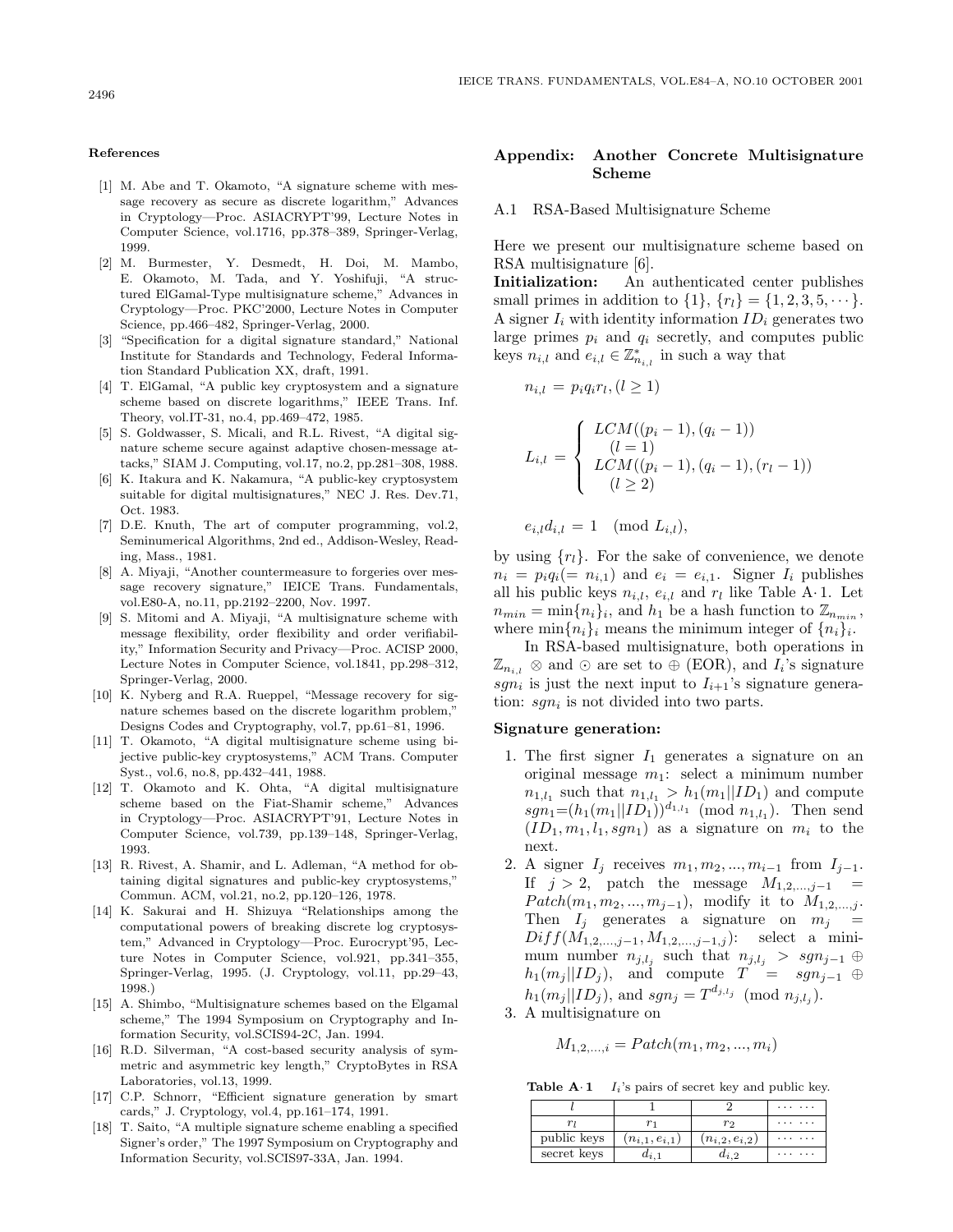|                  | Computation amount $\#M(1024)$ |              | Signature       |         |                |
|------------------|--------------------------------|--------------|-----------------|---------|----------------|
|                  | $I_i$ 's signature             | signature    | size            | #rounds | Features       |
|                  | generation                     | verification | $_{\rm (bits)}$ |         |                |
| Our scheme       | 1536                           | 9ż           | $1024 + 10i$    |         | MF. MV. OF. OV |
| Primitive scheme | 1536                           | 9ż           | 1024i           |         | MF. MV. OF     |

**Table A**· **2** Performance of RSA based signatures.

MF: Message Flexibility, MV: Message Verifiability, OF: Order Flexibility, OV: Order Verifiability

by 
$$
I_1, \dots, I_{i-1}
$$
 and  $I_i$  is given by  $(ID_1, l_1, m_1)$ ,  $(ID_2, l_2, m_2), \dots$ , and  $(ID_i, l_i, m_i, sgn_i)$ .

### **Signature verification:**

- 1. The verifier receives  $(ID_1, l_1, m_1), (ID_2, l_2, m_2),$  $\cdots$ ,  $(ID_i, l_i, m_i, sgn_i)$  from a signer  $I_i$ .
- 2. For  $j = i, i 1, ..., 2$ ; compute

$$
T' = (sgn_j)^{e_{j,l_j}} \pmod{n_{j,l_j}},
$$

$$
sgn_{j-1} = h_1(m_j||ID_j) \oplus T'
$$

by using  $I_j$ 's public key  $(n_{j,l_i}, e_{j,l_i})$ . Let  $j = j - 1$ and repeat step 2.

3. Compute  $T' = sgn_1^{e_{1,l_1}} \pmod{n_{1,l_1}}$  by using  $I_1$ 's public key  $(n_{1,l_1}, e_{1,l_1})$ , and check  $T' \stackrel{?}{=} h_1(m_1||ID_1).$ 

In our multisignature scheme, order of signers does not have to be fixed beforehand. Therefore even if all public keys  $\{n_i\}$  are set to be the same size, such a case as  $n_{i+1} < n_i$  may happen. This is why we need an additional set of  $\{r_l\}$ . The number of signers in a series of multisignatures might be limited according as  $\{r_l\}$ . However from a practical point of view, it does not seem to cause a serious problem considering the number of signers for a series of multisignatures.

Our multisignature based on RSAhas the following features: (1) The size of multisignature keeps low even if the number of signers increases, compared with DLP based scheme. (2) It is necessary for each signer to have plural pairs of secret and public key.

#### A.2 Performance Evaluation

We evaluate our RSA-based multisignature scheme from a point of view of computation amount, and the signature size, where the signature size means that the final multisignature by  $I_1, \dots, I_i$ . There has not been proposed a multisignature with message flexibility, order flexibility and order verifiability. One primitive scheme with message flexibility is a simple chain of signature: each signer makes a signature on his own modification and sends it together with the previous signer's signature. Apparently it does not satisfy order verifiability. We also compare our schemes with the primitive scheme. For a simple discussion, we assume the following conditions: (1) a primitive arithmetic of binary methods [7] is used for computation of exponentiation; (2) we denote the number of signers and the computation time for one  $n$ -bit modular multiplication by  $i$  and  $M(n)$ , respectively, where  $M(n) = \left(\frac{m}{n}\right)^2 M(m)$ ; (3) two primes  $p_i$  and  $q_i$  are set to 512 bits, and  $r_l$  is less than 10 bits in RSA-based signature schemes.

Here we compare our RSA-based multisignature scheme with the primitive scheme. Table  $A \cdot 2$  shows performance of two schemes. From Table  $A \cdot 2$ , we see that our protocol can realize four features, message flexibility, order flexibility, message verifiability and order verifiability, with the same computation amount as the primitive scheme. Note that the signature size is even reduced.

# A.3 Security Consideration

In this section, we investigate the security relation between our RSAbased multisignature scheme and  $RSA^{\dagger}$  in the same point as Sect. 5. Here we discuss some of attack models since all results hold in almost the same way as Sect. 5. For simplicity, we denote the sequence  $n_{1,1}, n_{1,2}, \cdots, n_{1,l}, n_{2,1}, \cdots, n_{j,l}$ , by  $n_{[1,j],[1,l]},$  and  $d_{1,1} \in \mathbb{Z}_{n_{1,1}}, \cdots, d_{j,l} \in \mathbb{Z}_{n_{j,l}}$  by  $d_{[1,j],[1,l]} \in \mathbb{Z}_{n_{[1,j],[1,l]}}$  in addition to notations defined in Sect. 5.

# A.4 Functions

First we define some functions.

**Definition 6:** RSA $(n, m, e)$  is the function that on input an integer  $n \in \mathbb{Z}$ ,  $m, e \in \mathbb{Z}_n$ , outputs  $s \in \mathbb{Z}_n$  such that  $s^e = m \pmod{n}$  if such  $s \in \mathbb{Z}_n$  exists.

We define the function Forge that forges  $I_j$ 's valid signature  $(sgn_j, l_j)$  on  $m_{[1,j]}$  in order  $I_{[1,j]}$  by using available public information, a signature on  $m_{[1,j-1]}$  by  $I_{[1,j-1]}$  and available secret data such as  $p_{[1,j-1]}, q_{[1,j-1]}$ and  $d_{[1,j-1],[1,l]}$  of attackers  $I_{[1,j-1]}$ .

**Definition 7:** Forge-RSA $(n_{j,[1,l]}, r_{[1,l]}, e_{j,[1,l]}, H_{[1,j]},$  $p_{[1,j-1]}, q_{[1,j-1]}, d_{[1,j-1],[1,l]}, sgn_{[1,j-1]}, l_{[1,j-1]})$  is the function that on input  $n_{j,[1,l]} \in \mathbb{Z}$ ,  $e_{j,[1,l]} \in$  $\mathbb{Z}_{n_{j,[1,l]}}$ , primes  $p_{[1,j-1]}, q_{[1,j-1]}, r_{[1,l]},$  and  $d_{[1,j-1],[1,l]} \in$ 

<sup>&</sup>lt;sup>†</sup>The original RSA signature [13] sets n to a product of two primes, that is  $n = pq$ . For simplicity, here we use a generalized model of RSA in which the number of prime factors of  $n$  is not limited to 2, and the recent result of [16] is included. Apparently the original RSA problem is reduced to the generalized RSA problem.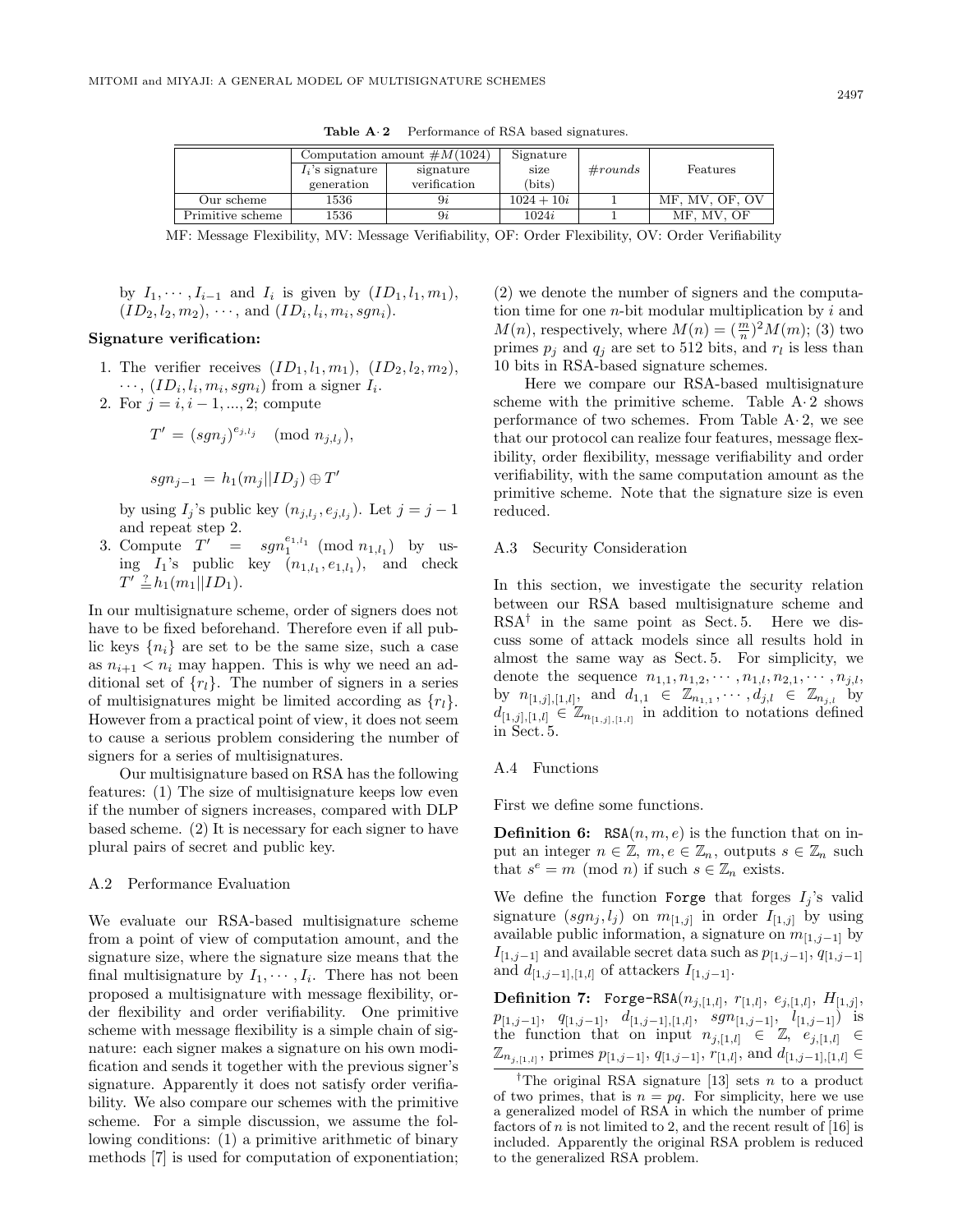$\mathbb{Z}_{n_{[1,j-1],[1,l]}}, H_{[1,j]} \in \mathbb{Z}_{n_{min}}, \ \ l_{[1,j-1]} \ \in \ \{1, \cdots, l\},$  $sgn_1 \in \mathbb{Z}_{n_{1,l_1}}, \cdots, sgn_{j-1} \in \mathbb{Z}_{n_{j-1,l_{j-1}}}, \text{ out-}$ puts  $(sgn_j, l_j) \in \mathbb{Z}_{n_{j,l_j}} \times \{1, \cdots, l\}$  such that for  $i=j, \ldots, 3, 2$ :  $T_i=sgn_i^{e_{i,l_i}} \pmod{n_{i,l_i}}$ ;  $sgn_{i-1} = H_i \oplus$  $T_i$ ,  $T_1 = sgn_1^{e_{1,l_1}} \pmod{n_{1,l_1}}$ ,  $T_1 = H_1$  where  $n_{i,t} =$  $p_iq_ir_t(1 \leq i \leq j-1, 1 \leq t \leq l)$ , and  $n_{min}$  =  $\min\{n_{[1,j],1}\}_j$ , if such  $(sgn_j, l_j)$  exists, and otherwise outputs ⊥.

Next we define the function Exclude that forges  $I_i$ 's valid signature  $(sgn'_j, l'_j)$  on  $m_{[1,j,j-1]}$  in order  $I_{[1,j,j-1]}$ by using available public information, a signature on  $m_{[1,j]}$  by  $I_{[1,j]}$  and available secret data such as  $p_{[1,j-1]},$  $q_{[1,j-1]}$  and  $d_{[1,j-1],[1,l]}$  of attackers  $I_{[1,j-1]}$ .

**Definition 8:** Exclude-RSA $(n_{j,[1,l]}, r_{[1,l]}, e_{j,[1,l]},$  $H_{[1,j]}, \; p_{[1,j-1]}, \; q_{[1,j-1]}, \; d_{[1,j-1],[1,l]}, \; sgn_{[1,j]}, \; l_{j-2}, \; l_j)$ is the function that on input  $n_{j,[1,l]} \in \mathbb{Z}, e_{j,[1,l]} \in$  $\mathbb{Z}_{n_{j,[1,l]}}$ , primes  $p_{[1,j-1]}, q_{[1,j-1]}, r_{[1,l]},$  and  $d_{[1,j-1],[1,l]} \in$  $\mathbb{Z}_{n_{[1,j-1],[1,l]}},\,H_{[1,j]}\in\mathbb{Z}_{n_{min}},\,sgn_1\in\mathbb{Z}_{n_{1,l_1}},\cdots,sgn_j\in$  $\mathbb{Z}_{n_{j,l_j}},\ \ l_{j-2},l_j\ \ \in\ \ \{1,\cdots,l\},\ \ \text{outputs}^-(sgn_j',l_j')\ \ \in$  $\mathbb{Z}_{n_{j,l'_j}} \times \{1, \cdots, l\}$  such that  $T_j = sgn'_j{}^{e_{j,l'_j}} \pmod{n_{j,l'_j}}$ ;  $sgn_{j-2} = H_j \oplus T_j$ , for  $i = j - 2, ..., 3, 2$ :  $T_i =$  $sgn_i^{e_{i,l_i}} \pmod{n_{i,l_i}}$ ;  $sgn_{i-1} = H_i \oplus T_i$ ,  $T_1 = sgn_1^{e_{1,l_1}}$ (mod  $n_{1,l_1}$ ),  $T_1 = H_1$  if such  $(sgn'_j, l'_j)$  exists, and otherwise outputs ⊥.

As for the function Swap-RSA that forges valid multisignature on  $m_{[1,j-2]}$ ,  $m_j$ ,  $m_{j-1}$  in order  $I_{[1,j-2]}$ ,  $I_j$ ,  $I_{j-1}$ by using available public information, a valid multisignature on  $m_{[1,j]}$  by  $I_{[1,j]}$  and available secret data of attackers  $I_{[1,j-1]}$ , we can easily get the following result in the same way as Theorem 2.

# **Theorem 6:** Swap-RSA  $\equiv_{tt}^{fp}$  Exclude-RSA.

For the sake of the following proof, we define the function SIGN-RSA that generates a valid signature, including all partial signatures,  $(sign_{[1,j]}, l_{[1,j]})$  on messages  $m_{[1,j]}$  by signers  $I_{[1,j]}$  by using all secret data such as  $p_{[1,j]}$  and  $q_{[1,j]}$  of signers  $I_{[1,j]}$ . This function means just the signature generation function. Apparently it is easy to compute SIGN-RSA.

**Definition 9:** SIGN-RSA $(n_{[1,j],[1,l]}, H_{[1,j]}, d_{[1,j],[1,l]},$  $e_{[1,j],[1,l]}$  is the function that on input  $n_{[1,j],[1,l]} \in$  $\mathbb{Z}, e_{[1,j],[1,l]} \in \mathbb{Z}_{n_{[1,j],[1,l]}},$  the corresponding RSAkeys  $d_{[1,j],[1,l]},$  and  $H_{[1,n]} \in \mathbb{Z}_{n_{min}},$  outputs  $(l_{[1,j]}, sgn_1, \cdots, sgn_j) \in \{1, l\} \times \mathbb{Z}_{n_{1,l_1}} \times \cdots \times \mathbb{Z}_{n_{j,l_j}}$ such that for  $i = j, ..., 3, 2$ :  $T_i = sgn_i^{e_{i,l_i}} \pmod{n_{i,l_i}}$ ;  $sgn_{i-1} = H_i \oplus T_i$ ,  $T_1 = sgn_1^{e_{1,l_1}} \pmod{n_{1,l_1}}$ ,  $T_1 = H_1$ , where  $n_{min} = \min\{n_{i,1}\}\$ if such  $(sgn_{[1,j]}, l_{[1,j]})$  exists, and otherwise outputs ⊥.

Here we show our results.

 $\textbf{Theorem 7:} \;\; \texttt{Forge-RSA} \equiv^{fp}_{tt} \texttt{RSA}$ 

**Proof:** First we show that Forge-RSA  $\leq_{tt}^{fp}$ RSA. For inputs  $(n_{j,[1,l]}, r_{[1,l]}, e_{j,[1,l]}, H_{[1,j]}, p_{[1,j-1]}, q_{[1,j-1]},$   $d_{[1,j-1],[1,l]}, sgn_{[1,j-1]}, l_{[1,j-1]})$  of Forge-RSA, set  $T =$  $sgn_{j-1} \oplus H_j$ , and set the minimum integer  $l_j$  such that  $n_{j,l_i} > T$ . If such  $l_j$  does not exist, then output  $\perp$ . Then by using  $(n_{j,l_i}, e_{j,l_i}),$ 

Forge-RSA(
$$
n_{j,[1,l]}, r_{[1,l]}, e_{j,[1,l]}, H_{[1,j]}, p_{[1,j-1]},
$$
  
\n
$$
q_{[1,j-1]}, d_{[1,j-1],[1,l]}, sgn_{[1,j-1]}, l_{[1,j-1]})
$$
\n
$$
= (RSA(n_{j,l_j}, T, e_{j,l_j}), l_j).
$$

Next we show that  $\texttt{RSA} \leq^{fp}_{tt} \texttt{Forge-RSA}.$  For inputs  $(n,m,e)$  of RSA, set  $r_1=1,\, n_j=n,\, e_{j,1}=e,$  fix  $e_{j,[2,l]}\in$  $\mathbb{Z}_n$ , primes  $p_{[1,j-1]}, q_{[1,j-1]},$  and  $r_{[2,l]},$  and computes key pairs of  $(n_{[1,j-1],[1,l]}, d_{[1,j-1],[1,l]}, e_{[1,j-1],[1,l]})$  from  $p_{[1,j-1]}, q_{[1,j-1]}$  and  $r_{[1,l]}$ . Then set  $n_{min} = \{n_{i,1}\}_i$ , fix  $H_{[1,j-1]} \in \mathbb{Z}_{n_{min}}$ , and set

$$
(sgn_{[1,j-1]}, l_{[1,j-1]})
$$
  
= SIGN-RSA $(n_{[1,j-1],[1,l]}, H_{[1,j-1]}, d_{[1,j-1],[1,l]},$   
 $e_{[1,j-1],[1,l]}),$ 

and  $H_i = m \oplus sgn_{i-1}$ . Then

$$
\begin{aligned} \texttt{RSA}(n,m,e) \\ &= \psi_1(\texttt{Force} - \texttt{RSA}(n_{j,[1,l]}, r_{[1,l]}, e_{j,[1,l]}, H_{[1,j]}, \\ & p_{[1,j-1]}, q_{[1,j-1]}, d_{[1,j-1],[1,l]}, \\ & sgn_{[1,j-1]}, l_{[1,j-1]})). \end{aligned}
$$

Therefore we get Forge-RSA  $\equiv_{tt}^{fp}$  RSA.  $\Box$ 

 $\textbf{Theorem 8:} \;\; \texttt{Exchange-RSA} \equiv^{fp}_{tt} \texttt{RSA}$ 

**Proof:** First we show that Exclude-RSA  $\leq_{tt}^{fp}$ RSA. For inputs  $(n_{j,[1,l]}, r_{[1,l]}, e_{j,[1,l]}, H_{[1,j]}, p_{[1,j-1]}, q_{[1,j-1]},$  $d_{[1,j-1],[1,l]}, sgn_{[1,j]}, l_{j-2}, l_j)$  of Exclude-RSA, set  $T =$  $sgn_{j-2} \oplus H_j$ , and set the minimum integer  $l_j$  such that  $n_{j,l_j} > T$ . If such a  $l_j$  does not exist, then output  $\perp$ . Then

$$
\begin{aligned} \texttt{Exclude-RSA}(n_{j,[1,l]},r_{[1,l]},e_{j,[1,l]},H_{[1,j]},p_{[1,j-1]},\\ q_{[1,j-1]},d_{[1,j-1],[1,l]},sgn_{[1,j]},l_{j-2},l_j) \\ =& \big(\texttt{RSA}(n_{j,l_j},T,e_{j,l_j}),l_j\big). \end{aligned}
$$

Next we show that RSA  $\leq_{1-t}^{fp}$  Exclude-RSA. For inputs  $(n, m, e)$  of RSA, set  $r_1 = 1$ ,  $n_j = n_{j,1} = n$ ,  $e_{j,1} = e$ , fix  $e_{j,[2,l]} \in \mathbb{Z}_n$ , primes  $p_{[1,j-1]}, q_{[1,j-1]},$  and  $r_{[2,l]}$ , computes key pairs of  $(n_{[1,j-1],[1,l]}, d_{[1,j-1],[1,l]},$  $e_{[1,j-1],[1,l]}$  from  $p_{[1,j-1]}, q_{[1,j-1]},$  and  $r_{[1,l]}$ . Then fix  $H_{[1,j-1]} \in \mathbb{Z}_{n_{min}}$  for  $n_{min} = \min\{n_i\}_i$ , and set

$$
(sgn_{[1,j-1]}, l_{[1,j-1]})
$$
  
= SIGN-RSA( $n_{[1,j-1],[1,l]}$ ,  $H_{[1,j-1]}, d_{[1,j-1],[1,l]}$ ,  
 $e_{[1,j-1],[1,l]}),$ 

and  $H_i = m \oplus sgn_{i-2}$ . Then

$$
\begin{aligned} \texttt{RSA}(n,m,e) \\ & = \psi_1(\texttt{Force} - \texttt{RSA}(n_{j,[1,l]}, r_{[1,l]}, e_{j,[1,l]}, H_{[1,j]}, \\ & p_{[1,j-1]}, q_{[1,j-1]}, d_{[1,j-1],[1,l]}, sgn_{[1,j]}, l_{j-2}, l_j). \end{aligned}
$$